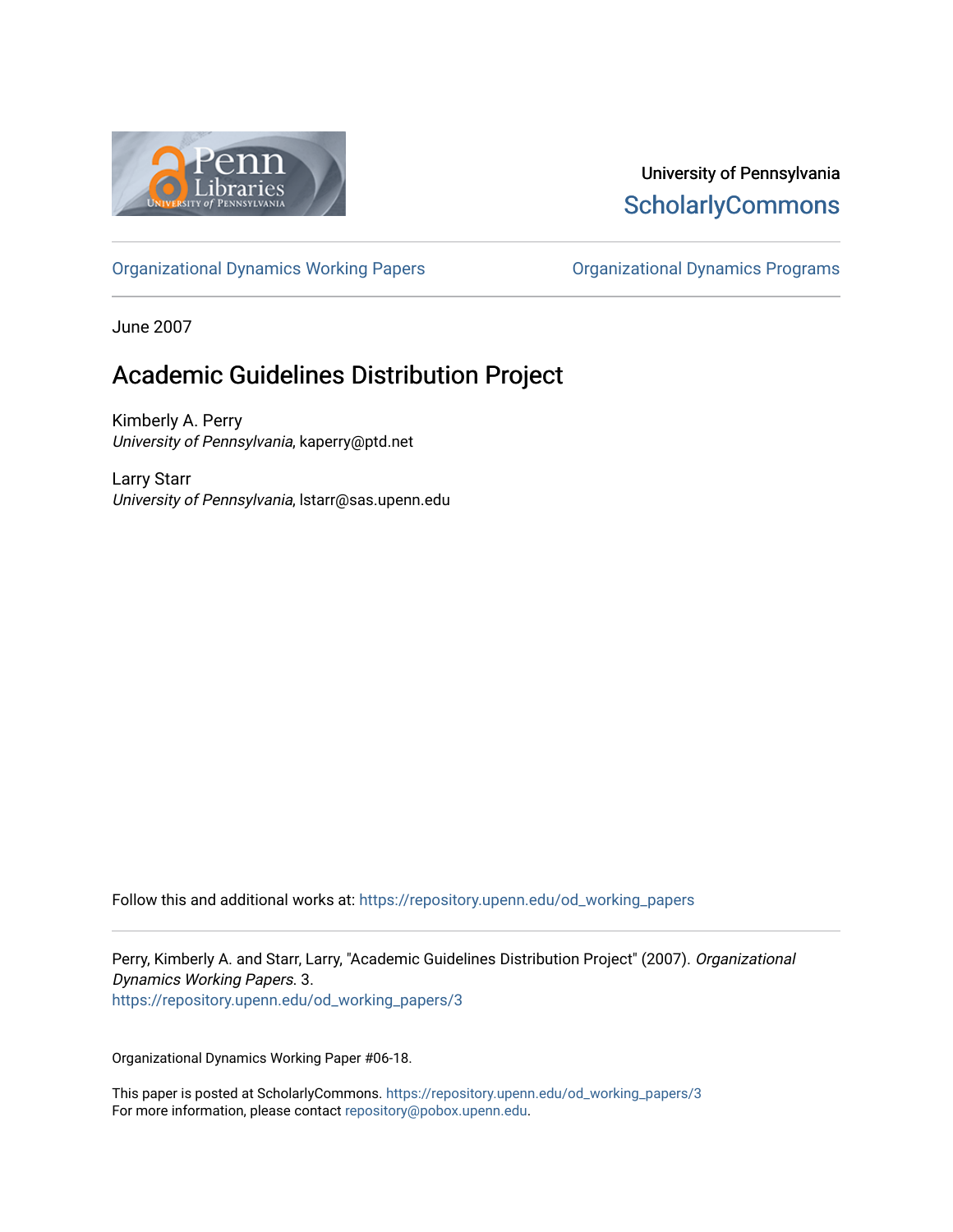### Academic Guidelines Distribution Project

#### **Abstract**

The number and scope of programs of organizational and executive coaching has dramatically increased over the past 15 years. An unknown number of private and professional consulting companies offer proprietary or standardized workshops, classes, and coaching services. A growing number of academic institutions in the United States and Canada offer or have plans to offer "coaching programs" packaged or delivered as educational workshops; graduate courses; post-baccalaureate and/or graduate certificates; degree programs or graduate concentrations within degree programs; and as direct coaching service to enhance personal and professional development for students, faculty, and members of the academic administration.

Academic coaching programs are located in many areas within a university including within schools or departments of psychology, business, education, public policy, and human resources. A single institution may have multiple yet autonomous coaching programs or offerings. This results in separate and often inconsistent policies and standards by those who establish and deliver the programs, confusion or miscommunication by those who buy the programs, and little interaction between program managers within a single institution, as well as between institutions.

#### **Comments**

Organizational Dynamics Working Paper #06-18.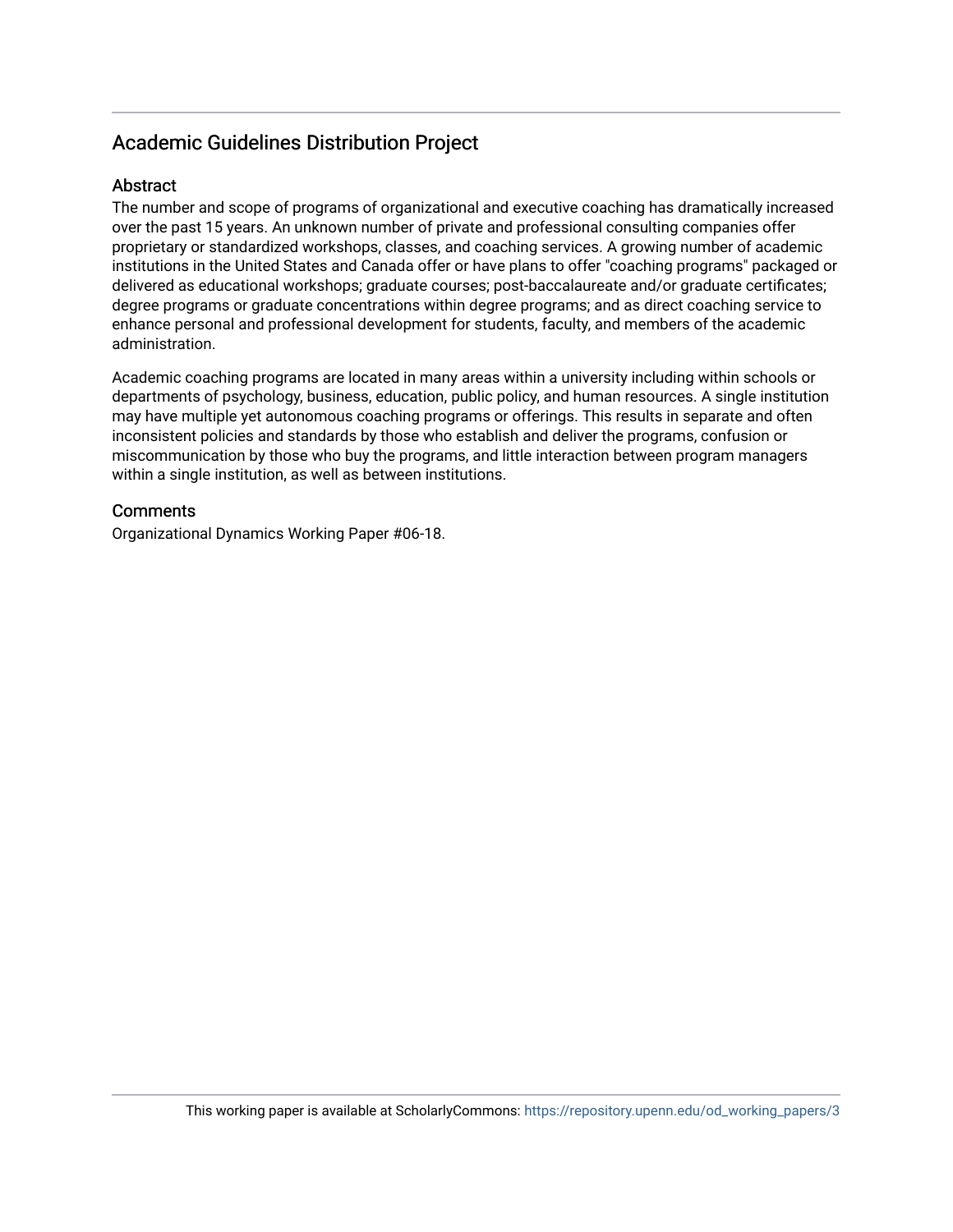# **WORKING PAPER Academic Guidelines Distribution Project June 18, 2007**

Kimberly Perry<sup>1</sup> and Larry M. Starr<sup>2</sup> University of Pennsylvania

#### **Research Team:**

| Team 1: University of Pennsylvania:           |                                                              |
|-----------------------------------------------|--------------------------------------------------------------|
| Supervised by: Larry M. Starr, PhD            |                                                              |
|                                               | Research Associate: Kimberly A. Perry, MSOD, MPhil Candidate |
| Team 2: University of Pennsylvania:           |                                                              |
| Supervised by: Larry M. Starr, PhD            |                                                              |
|                                               | Research Associate: Kimberly A. Perry, MSOD, MPhil Candidate |
| Team 3: Columbia University Teachers College: |                                                              |
|                                               | Supervised by: Terrence Maltbia, EdD                         |
|                                               | Research Associate: Amy Roberts, MA Candidate                |
| Team 4: Queens University of Charlotte:       |                                                              |
|                                               | Supervised by: John L. Bennett, Ph.D.                        |
|                                               | Research Associate: Dorotta Jagiello, MA Candidate           |
|                                               | Team 5: Massachusetts School of Professional Psychology:     |
| Supervised by: Lewis R. Stern, PhD            |                                                              |
|                                               | Research Associates: Leah Fygetakis, PhD; Rory Stern, PsyD;  |
|                                               | Ann Peters, MS; and Gerald DiMatteo, MSW                     |

<sup>&</sup>lt;sup>1</sup> Research Associate and candidate for the degree of Master of Philosophy, Organizational Dynamics Graduate Studies, University of Pennsylvania.

 $2$  Principal Investigator and Director of Graduate Studies, Organizational Dynamics Graduate Studies, University of Pennsylvania. For information, contact Dr. Starr at *Istarr@sas.upenn.edu*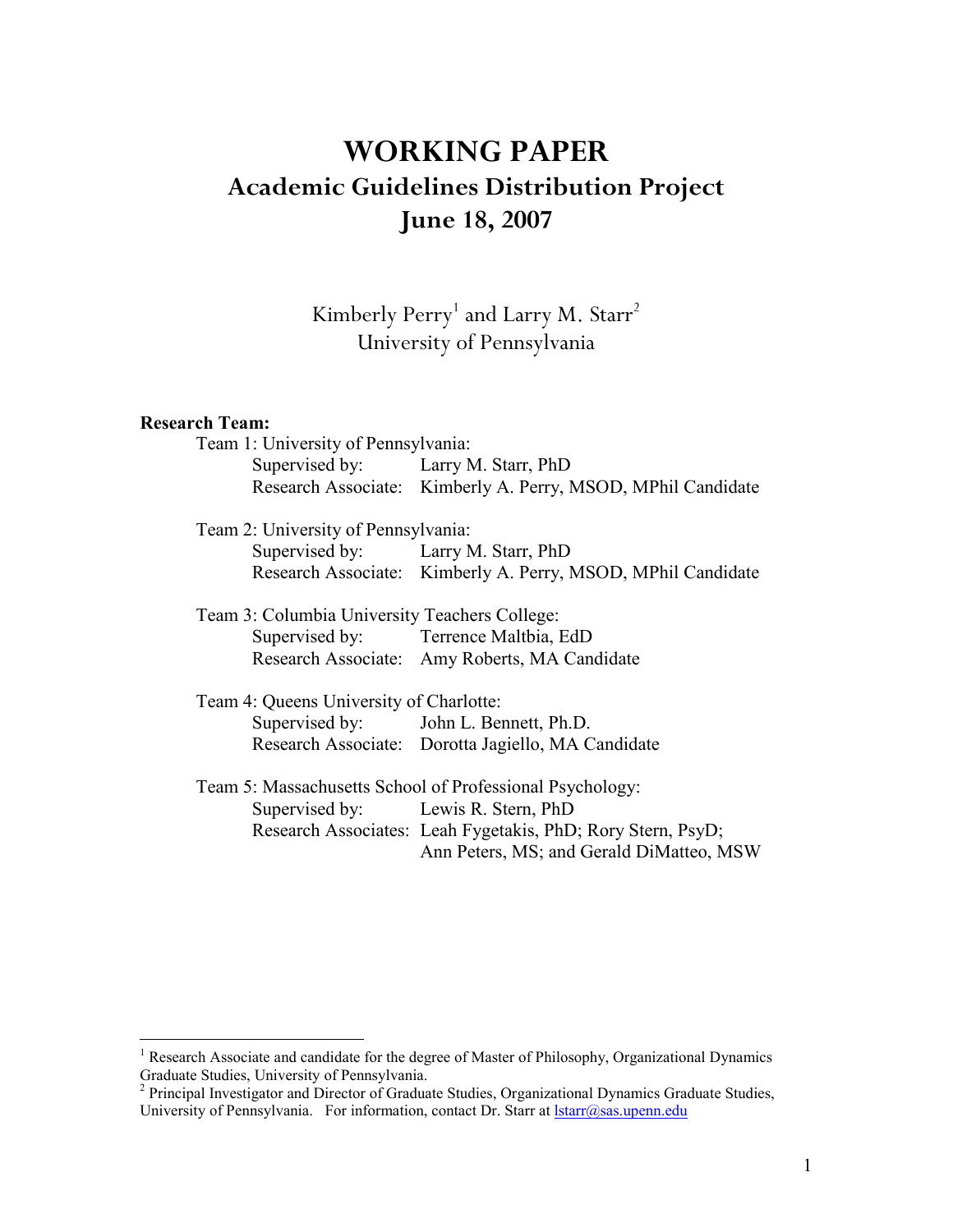#### Background

The number and scope of programs of organizational and executive coaching has dramatically increased over the past 15 years. An unknown number of private and professional consulting companies offer proprietary or standardized workshops, classes, and coaching services. A growing number of academic institutions in the United States and Canada offer or have plans to offer "coaching programs" packaged or delivered as educational workshops; graduate courses; post-baccalaureate and/or graduate certificates; degree programs or graduate concentrations within degree programs; and as direct coaching service to enhance personal and professional development for students, faculty, and members of the academic administration.

Academic coaching programs are located in many areas within a university including within schools or departments of psychology, business, education, public policy, and human resources. A single institution may have multiple yet autonomous coaching programs or offerings. This results in separate and often inconsistent policies and standards by those who establish and deliver the programs, confusion or miscommunication by those who buy the programs, and little interaction between program managers within a single institution, as well as between institutions.

#### Graduate School Alliance for Executive Coaching (GSAEC)

In its incipient development as an academic discipline, there are many challenges for those within the Academy responsible for coaching programs. These include but are not limited to (a) identification of core coaching competencies for course content and for instructors; (b) coaching practice standards and metrics; (c) appropriate governance for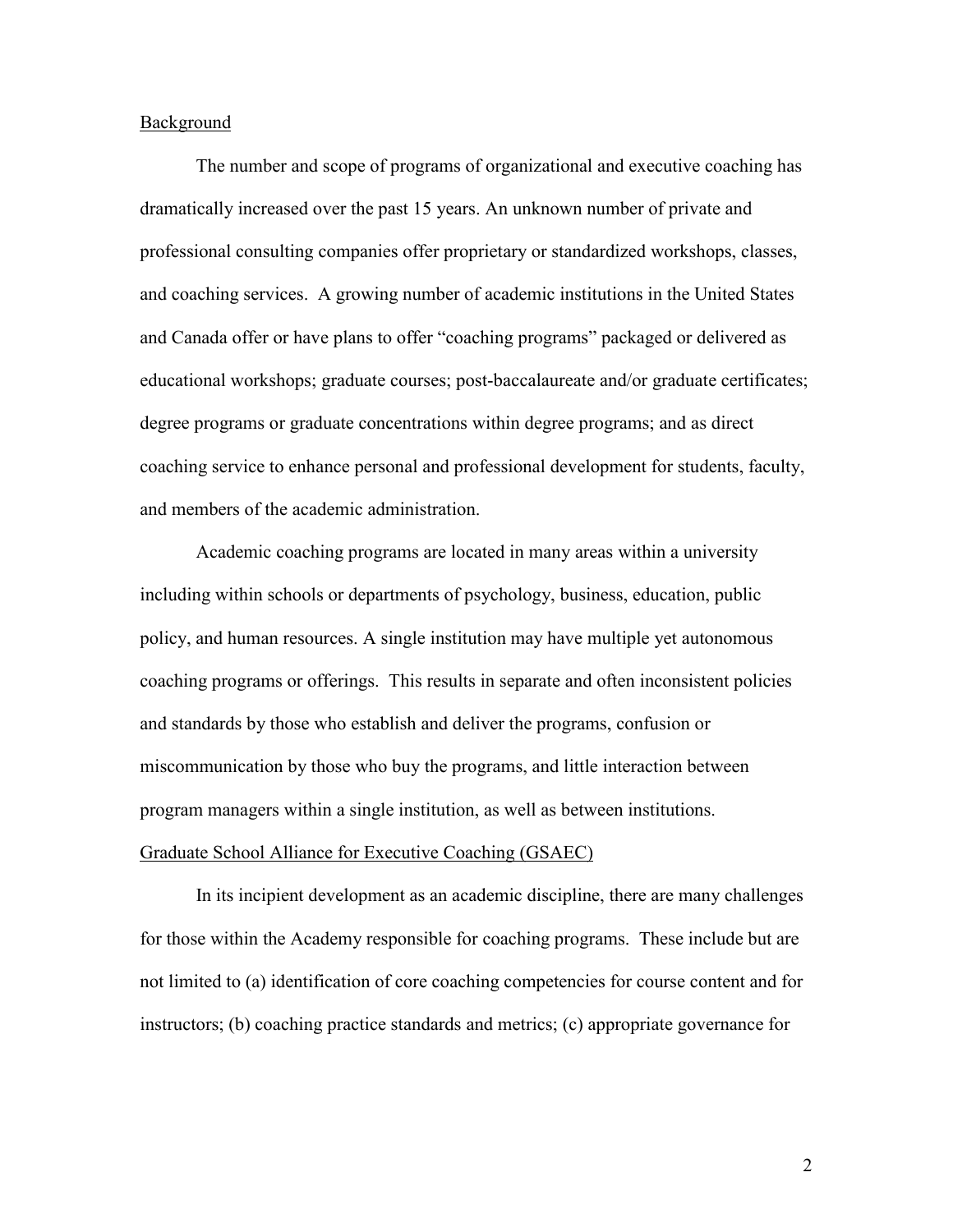practice; and (d) processes for the accreditation or quality assurance of executive and organizational coaching programs and individual coaches.

To begin to address these issues and to promote the development of professional coaching standards, 10 academic institutions in North America established the Graduate School Alliance for Executive Coaching (GSAEC) in 2006. The driving motives were to establish consensus about the competencies for graduate education in executive and organizational coaching and to develop and promulgate peer-reviewed curricula standards for graduate academic programs. To these ends, GSAEC's mission was defined:

To establish and maintain the standards for education and training provided by academic institutions for the discipline and practice of executive and organizational coaching.

#### Purpose of Research

The purpose of this research is to identify and create a database list of graduate academic programs that offer programs of executive and organizational coaching. The list will contain information to permit direct electronic and postal contact with those who manage or are responsible for coaching programs. The immediate purposes of the list will be for GSAEC to inform colleagues about the presence of GASEC (community building), and to offer colleagues opportunities to participate in the building of the academic discipline through review of the proposed standards.

#### Inclusion Definitions

Three categories of executive and organizational coaching will be examined. Contact information will be sought within an academic institution for each of the following program areas: (A) **Graduate Courses/Certificates/Degrees**: Graduate

3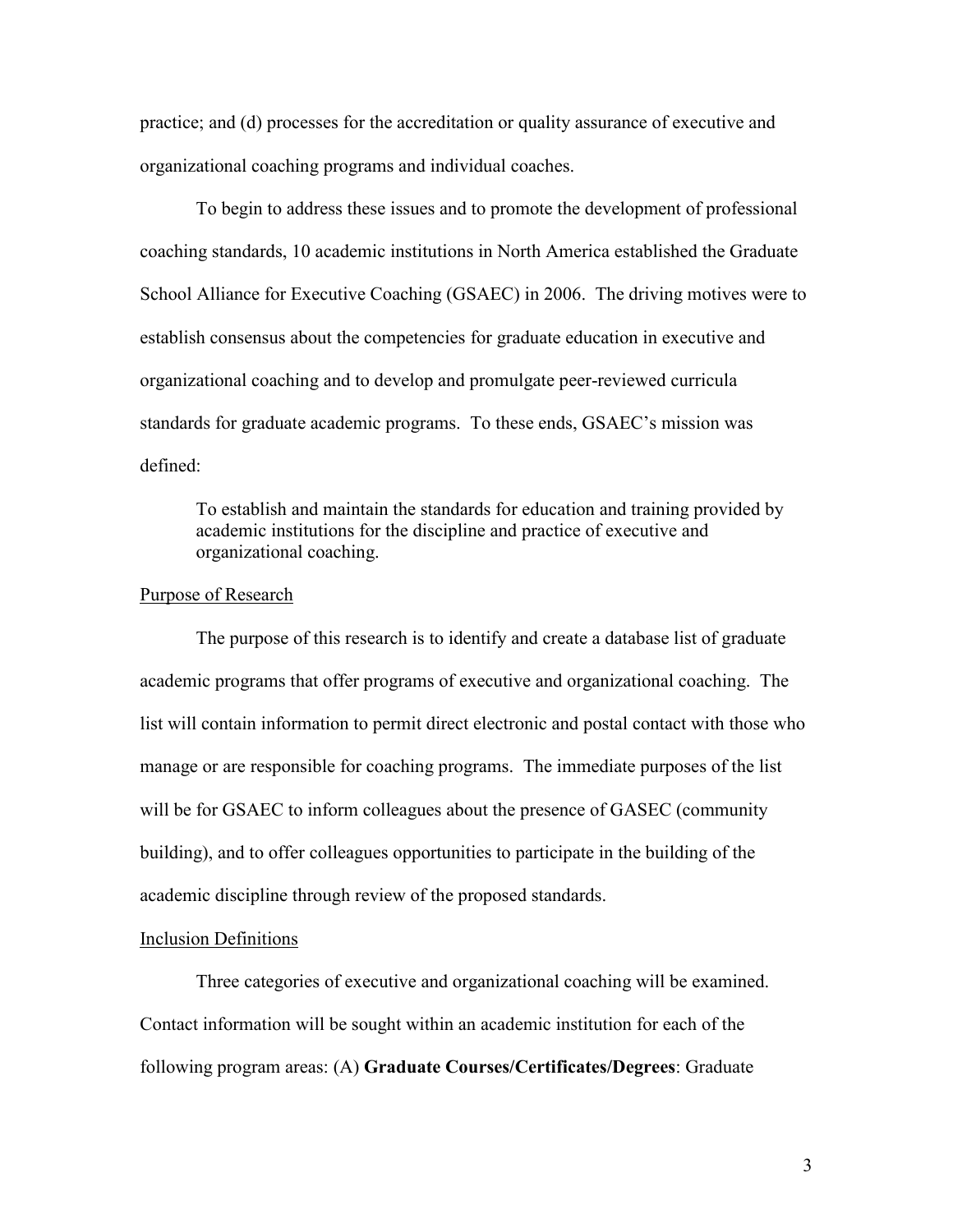courses offered as (1) stand-alone electives; (2) packaged in sets as a graduate certificate; or (3) packaged or included as part of or central to a graduate degree; (B) **Graduate** 

**Continuing Education**: Open enrollment/non-credit post-baccalaureate education offered as (1) individual classes or (2) packaged in sets as a certificate of continuing education; and (C) **Direct Relationship Coaching** offered to individuals or groups for personal or professional development.

#### Scope and Geography

This research attempts to contact each of the 1,876 institutions that offer graduate education identified from a database in the domains of Business, Education, and Social Sciences (including Psychology) in the United States. The institutions are divided into five US geographic regions (see Figure 1).



Figure 1. Regions for Contact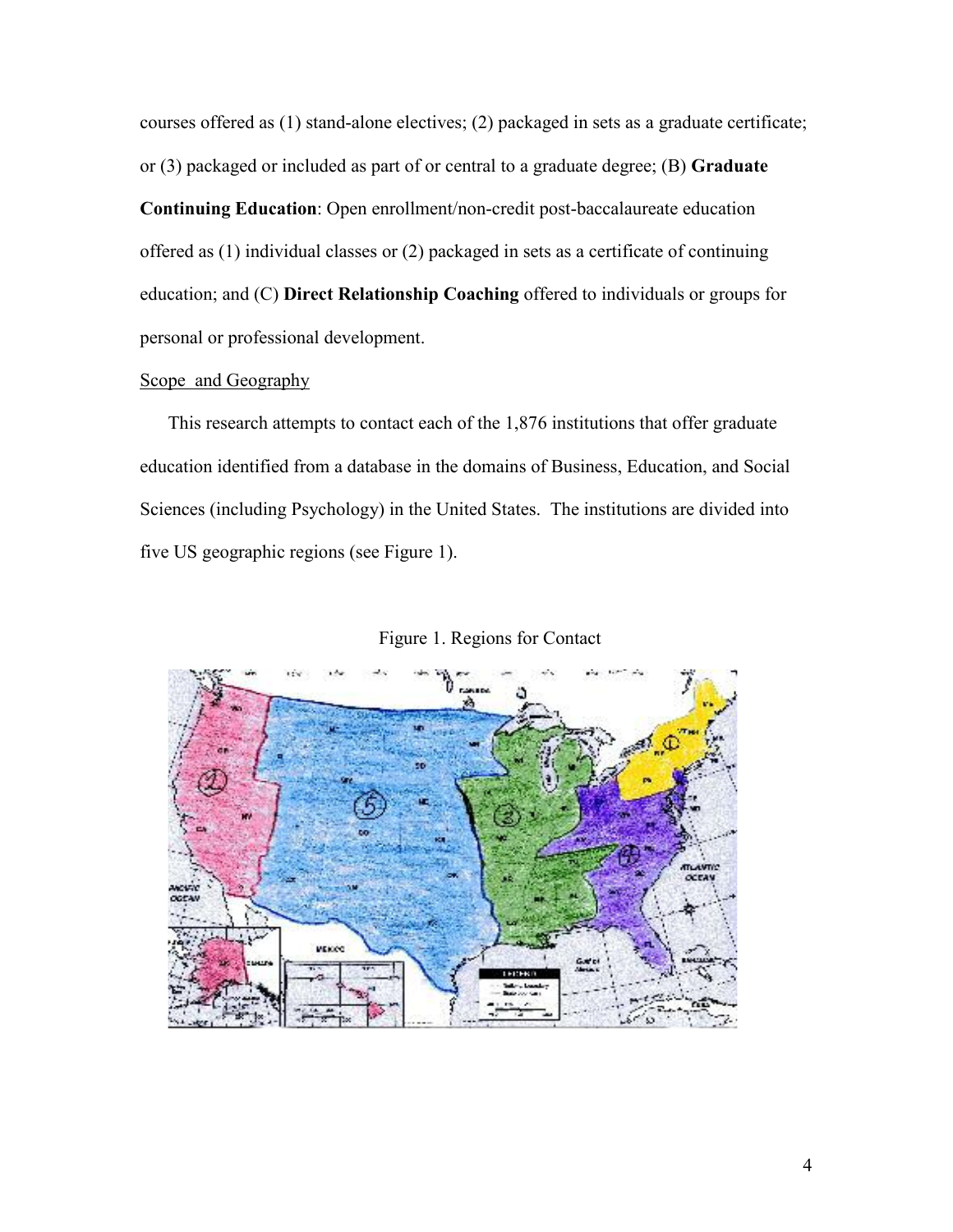#### Assignment

Based on a commitment to participate by GSAEC representations, five teams will be assigned: one responsible for each geographic region. Each team will have a local supervisor (from GSAEC), and one or more graduate students. Table 1 presents the institutions and number of organizations assigned.

| Region         | Institution                          | Assignments          |
|----------------|--------------------------------------|----------------------|
|                | University of Pennsylvania           | 436 Graduate Schools |
| $\overline{2}$ | <b>Fielding Graduate University</b>  | 280 Graduate Schools |
| 3              | Columbia University                  | 421 Graduate Schools |
| $\overline{4}$ | Queens University of Charlotte       | 440 Graduate Schools |
|                | Massachusetts School of Professional | 299 Graduate Schools |
|                | Psychology                           |                      |

#### Methodology

Each team will be presented with a spreadsheet containing a list of institutions within its region. Members of the team will move through the list collecting and recording the required information by following these steps:

- 1. Open the spreadsheet to "Team State Grad List"
- 2. Select the spreadsheet tab assigned to your team (numbered 1 through 5)
- 3. Copy the graduate school name from the list and paste it into a web browser to initiate a search.
- 4. Select from the search items, the **institution's main web page**
- 5. Enter "**executive and organizational coaching**" in the **general search field** of the institution
- 6. Review all hits according to the program inclusion categories:
	- A) Graduate courses, certificates, concentrations, or degrees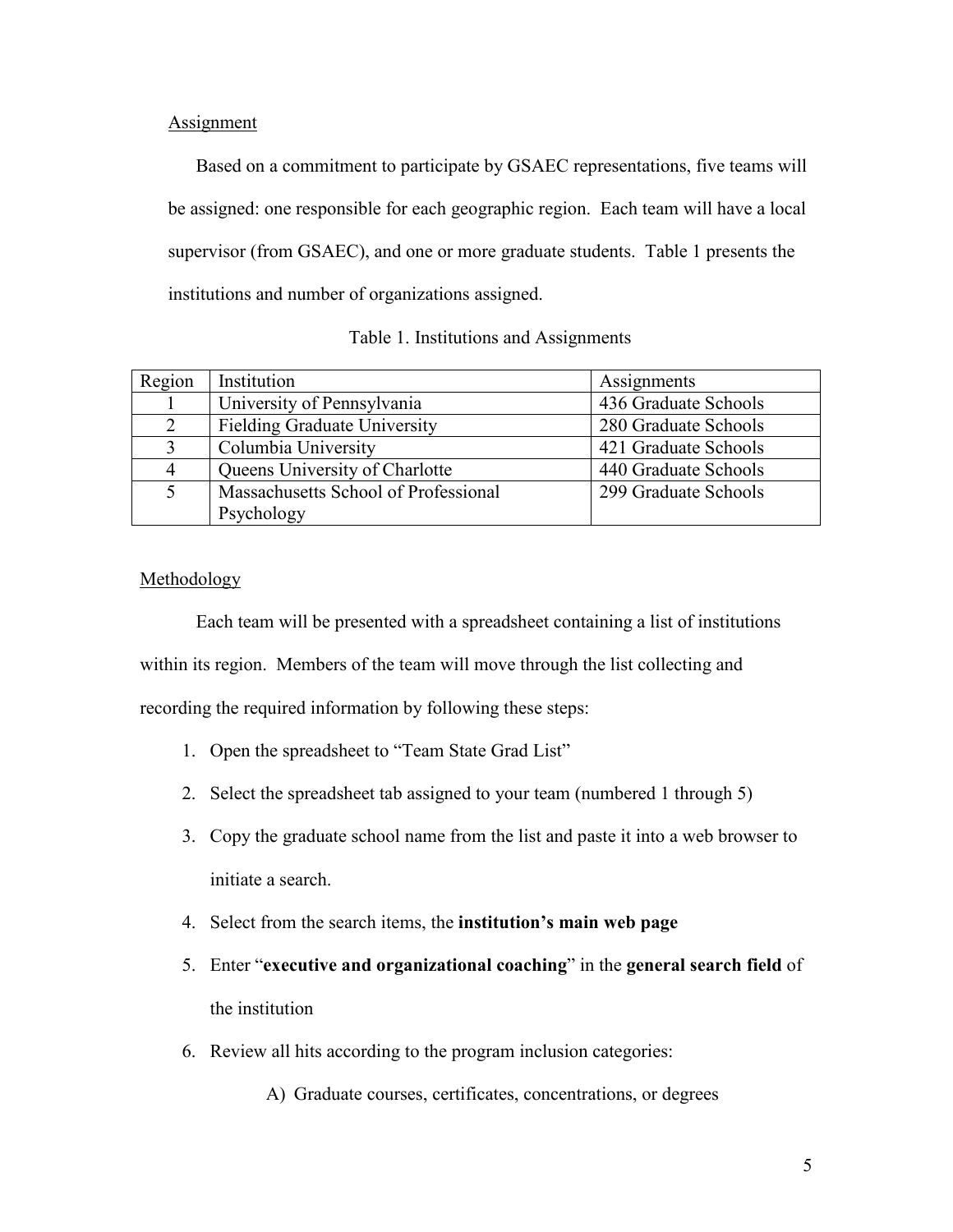B) Open enrollment/non-credit certificate continuing education

C) Coaching services for professional development.

For each category list:

- contact name (person of authority)
- address
- telephone
- email
- 7. Enter all contact information by Category (A,B,C) into the GSAEC Data excel spreadsheet (See Attachment A).
- 8. The deadline for data collection is **May 15, 2007**. This will permit contact labels and lists to be available by June 1, 2007

#### Data Warehouse

**Part 1: Collection - It is proposed that a web-collection database be designed and** constructed. This website would contain the categories necessary to record in a master repository all the data collected during the searches. The database could be used by all research personnel simultaneously, would collect all categories of information, would permit update (edits) of content, and would permit the addition of new categories, if necessary.

**Part 2: Retrieval** - It is proposed that the web database would permit access of collected data in an email-list bulk mailing system, as well as information search, sorting, display, and output of mail-label-printing formatted data.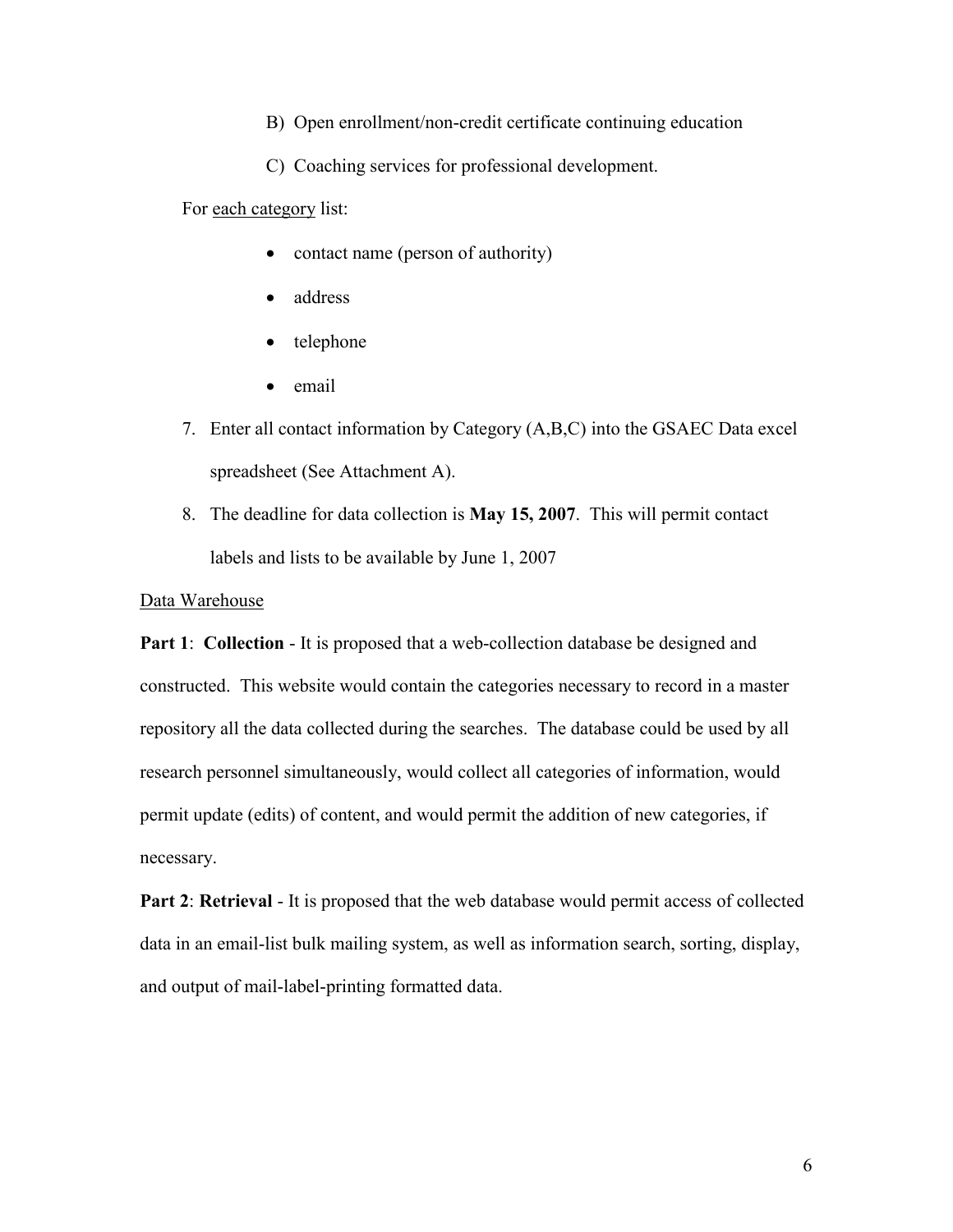#### Budget

The proposed budget for this project is \$9300 of which \$5000 is provided by a research

grant from GSAEC. The balance will be sought through other sources.

| Category                                                 | <b>Time and Cost</b>      | <b>Total</b>  |               |
|----------------------------------------------------------|---------------------------|---------------|---------------|
| Payment for data collection and entry into database      | 6 students $(a)$ \$10 per | <b>\$4800</b> |               |
| repository by graduate students                          | hour x 8 hours per        |               |               |
|                                                          | week x 10 weeks           |               |               |
| Miscellaneous costs (e.g., telephone or other expenses   |                           | \$200         |               |
| required beyond internet search), supplies, and          |                           |               |               |
| materials                                                |                           |               |               |
| <b>SUBTOTAL A</b>                                        |                           |               | \$5000        |
| Part 1 database collection design, preparation, and set  |                           | \$1800        |               |
| up                                                       |                           |               |               |
| Part 2 database retrieval design, preparation and set up |                           | \$2500        |               |
| <b>SUBTOTAL B</b>                                        |                           |               | <b>\$4300</b> |
| TOTAL                                                    |                           |               | \$9300        |

#### Results

The research team conducted 18,076 website searches of the graduate institutions identified in the scope of this research project. This research yielded 174 coaching programs that qualified into our inclusion categories of A, B and/or C. Since several institutions qualified for multiple categories or had multiple sites where programs were offered, our working total is **123** independent academic institutions. Based on the 174 overall total, however, the following is the breakdown by category:

o **49** graduate institutions are engaged in **Category A** :**Graduate Coaching** 

**Courses/Certificates/Degrees**: Graduate coaching courses offered as (1) standalone electives; (2) packaged in sets as a graduate coaching certificate; or (3) packaged or included as part of or central to a graduate degree (see Table 1).

o **65** graduate institutions are engaged in **Category B: Graduate Continuing Education in Coaching**: Open enrollment/non-credit post-baccalaureate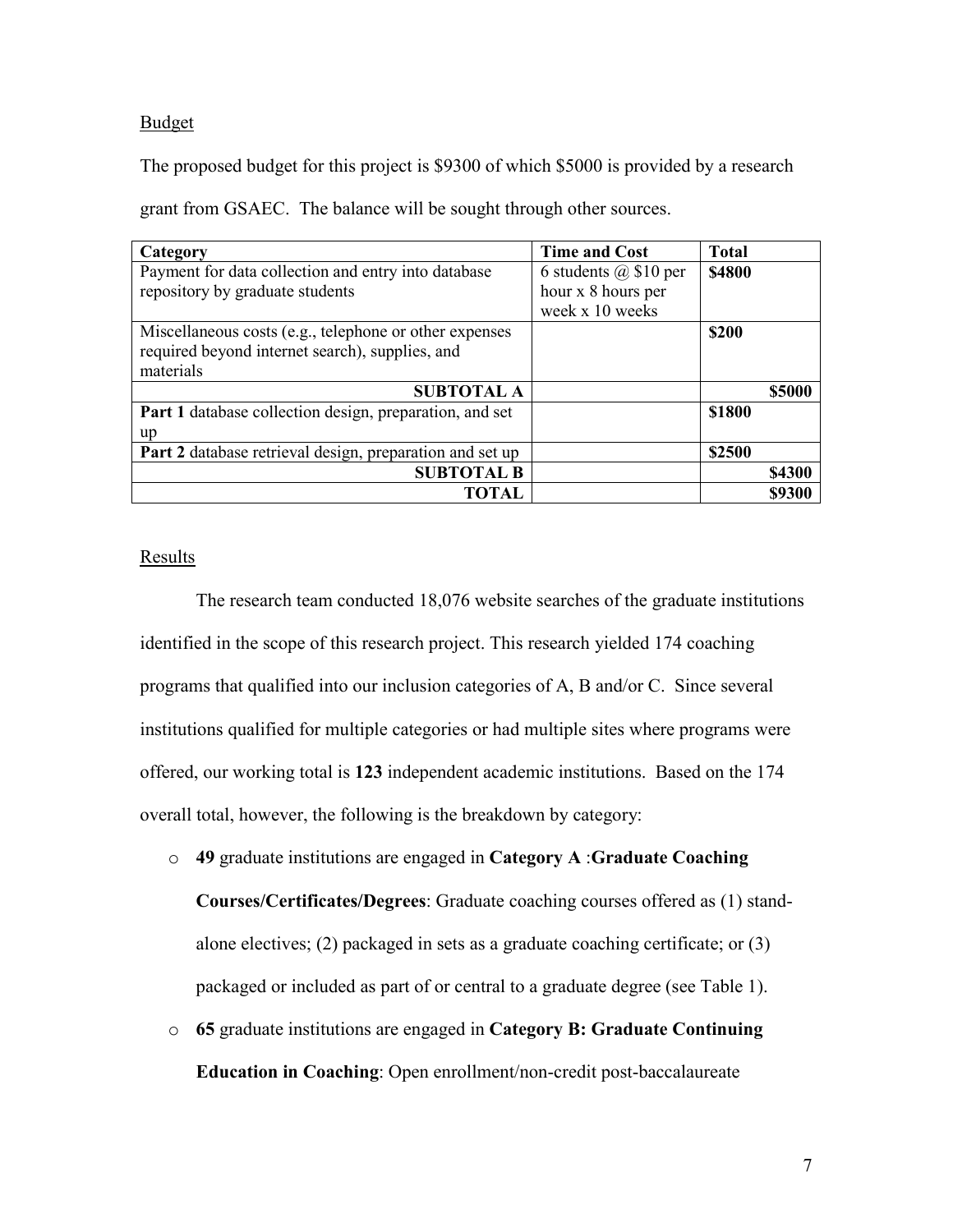education offered as (1) individual coaching classes or (2) packaged in sets as a coaching certificate of continuing education (see Table 2).

### o **60** graduate institutions are engaged in **Category C: Direct Relationship**

**Coaching** offered to students, individuals or groups for personal or professional development (see Table 3).

| Boston University School of Education,<br>Graduate Studies in Human Resource,<br>Education Program, 2 Sherborn St, 6th<br>floor Boston, MA 02215<br>Alan Gaynor<br>agaynor@bu.edu<br><b>Boston University</b><br>617-353-3307<br>Babson College, 231 forest st, babson<br><b>Babson College</b><br>James Hunt<br>park, MA 02457<br>781-239-5724<br>huntj@babson.edu<br>Camberidge College, Masters of<br>Management, 1000 Massachusetts Ave,<br>mtravaglini@cambridge<br>800-877-4723<br>Cambridge MA 02138<br>college.edu<br>Cambridge College<br>Michael Travaglini<br>ext. 162<br>Massachusetts School<br>Organizational Psychology Massachusetts<br>of Professional<br>School of Professional Psychology, 221<br>executivecoach@comca<br>Lew Stern<br>Rivermoor st, Boston, MA 02132<br>Psychology<br>718-860-0026<br>st.net<br>Isenberg School of Management<br>121 Presidents Drive<br>University of<br>Massachusetts<br>University of Massachusetts<br>mesailer@som.umass.e<br>Amherst<br>Mary Ellen Sailer<br>Amherst, MA 01003<br>du<br>University of Massachusetts Boston<br>Graduate College of Education<br>Department of Counseling and School<br>University of<br>Gonzalo Bacigalupe,<br>Psychology, Wheatley Hall, 2/170,<br>gonzalo.bacigalupe@u<br>617 287 7631<br>Massachusetts Boston<br>Ed.D.<br>Boston, MA<br>mb.edu<br>Gordon F. Derner Institute of Advanced<br>Psychological Studies, Hy Weinberg<br>Center, Room 220, Adelphi University, 1<br>South Avenue, P.O. BOX 701, Garden<br>Flanagan, Rosemary<br>City, NY 11530-0701<br>516.877.4743<br>Adelphi University<br>flanagan@adelphi.edu<br>Bernard M. Baruch<br>Baruch College, Psychology Department,<br>8th floor, room 215, of the Vertical<br>College of the City<br>University of New<br>Campus, One Bernard Baruch Way New<br>wsas graduate studies<br>York, NY 10010-5585<br>@baruch.cuny.edu<br>York<br>Dr Glenn Albright,<br>646-312-3780<br>A- Columbia Teachers College Social-<br>Organizational Psychology<br>Room 222 MH, 525 W 120th Street, Box<br>6<br>Sarah Brazaitis<br>New York, New York 10027<br>Columbia University<br>212 678-8109<br>brazaitis@tc.edu<br>Organization and Leadership Teachers<br>College Columbia University 212 Main<br>Hall 525 west 120th street, New York NY<br>Victoria J. Marsick<br>10027<br>Columbia University<br>212-678-3760<br>al&l@tc.columbia.edu<br>Department of Communication studies,<br>Lyons Hall, Room 314, Canisius College, | <b>Graduate School</b> | <b>Contact Name</b> | <b>Address</b>                  | Telephone    | <b>Email</b>              |
|---------------------------------------------------------------------------------------------------------------------------------------------------------------------------------------------------------------------------------------------------------------------------------------------------------------------------------------------------------------------------------------------------------------------------------------------------------------------------------------------------------------------------------------------------------------------------------------------------------------------------------------------------------------------------------------------------------------------------------------------------------------------------------------------------------------------------------------------------------------------------------------------------------------------------------------------------------------------------------------------------------------------------------------------------------------------------------------------------------------------------------------------------------------------------------------------------------------------------------------------------------------------------------------------------------------------------------------------------------------------------------------------------------------------------------------------------------------------------------------------------------------------------------------------------------------------------------------------------------------------------------------------------------------------------------------------------------------------------------------------------------------------------------------------------------------------------------------------------------------------------------------------------------------------------------------------------------------------------------------------------------------------------------------------------------------------------------------------------------------------------------------------------------------------------------------------------------------------------------------------------------------------------------------------------------------------------------------------------------------------------------------------------------------------------------------------------------------------------|------------------------|---------------------|---------------------------------|--------------|---------------------------|
|                                                                                                                                                                                                                                                                                                                                                                                                                                                                                                                                                                                                                                                                                                                                                                                                                                                                                                                                                                                                                                                                                                                                                                                                                                                                                                                                                                                                                                                                                                                                                                                                                                                                                                                                                                                                                                                                                                                                                                                                                                                                                                                                                                                                                                                                                                                                                                                                                                                                           |                        |                     |                                 |              |                           |
|                                                                                                                                                                                                                                                                                                                                                                                                                                                                                                                                                                                                                                                                                                                                                                                                                                                                                                                                                                                                                                                                                                                                                                                                                                                                                                                                                                                                                                                                                                                                                                                                                                                                                                                                                                                                                                                                                                                                                                                                                                                                                                                                                                                                                                                                                                                                                                                                                                                                           |                        |                     |                                 |              |                           |
|                                                                                                                                                                                                                                                                                                                                                                                                                                                                                                                                                                                                                                                                                                                                                                                                                                                                                                                                                                                                                                                                                                                                                                                                                                                                                                                                                                                                                                                                                                                                                                                                                                                                                                                                                                                                                                                                                                                                                                                                                                                                                                                                                                                                                                                                                                                                                                                                                                                                           |                        |                     |                                 |              |                           |
|                                                                                                                                                                                                                                                                                                                                                                                                                                                                                                                                                                                                                                                                                                                                                                                                                                                                                                                                                                                                                                                                                                                                                                                                                                                                                                                                                                                                                                                                                                                                                                                                                                                                                                                                                                                                                                                                                                                                                                                                                                                                                                                                                                                                                                                                                                                                                                                                                                                                           |                        |                     |                                 |              |                           |
|                                                                                                                                                                                                                                                                                                                                                                                                                                                                                                                                                                                                                                                                                                                                                                                                                                                                                                                                                                                                                                                                                                                                                                                                                                                                                                                                                                                                                                                                                                                                                                                                                                                                                                                                                                                                                                                                                                                                                                                                                                                                                                                                                                                                                                                                                                                                                                                                                                                                           |                        |                     |                                 |              |                           |
|                                                                                                                                                                                                                                                                                                                                                                                                                                                                                                                                                                                                                                                                                                                                                                                                                                                                                                                                                                                                                                                                                                                                                                                                                                                                                                                                                                                                                                                                                                                                                                                                                                                                                                                                                                                                                                                                                                                                                                                                                                                                                                                                                                                                                                                                                                                                                                                                                                                                           |                        |                     |                                 |              |                           |
|                                                                                                                                                                                                                                                                                                                                                                                                                                                                                                                                                                                                                                                                                                                                                                                                                                                                                                                                                                                                                                                                                                                                                                                                                                                                                                                                                                                                                                                                                                                                                                                                                                                                                                                                                                                                                                                                                                                                                                                                                                                                                                                                                                                                                                                                                                                                                                                                                                                                           |                        |                     |                                 |              |                           |
|                                                                                                                                                                                                                                                                                                                                                                                                                                                                                                                                                                                                                                                                                                                                                                                                                                                                                                                                                                                                                                                                                                                                                                                                                                                                                                                                                                                                                                                                                                                                                                                                                                                                                                                                                                                                                                                                                                                                                                                                                                                                                                                                                                                                                                                                                                                                                                                                                                                                           |                        |                     |                                 |              |                           |
|                                                                                                                                                                                                                                                                                                                                                                                                                                                                                                                                                                                                                                                                                                                                                                                                                                                                                                                                                                                                                                                                                                                                                                                                                                                                                                                                                                                                                                                                                                                                                                                                                                                                                                                                                                                                                                                                                                                                                                                                                                                                                                                                                                                                                                                                                                                                                                                                                                                                           |                        |                     |                                 |              |                           |
|                                                                                                                                                                                                                                                                                                                                                                                                                                                                                                                                                                                                                                                                                                                                                                                                                                                                                                                                                                                                                                                                                                                                                                                                                                                                                                                                                                                                                                                                                                                                                                                                                                                                                                                                                                                                                                                                                                                                                                                                                                                                                                                                                                                                                                                                                                                                                                                                                                                                           |                        |                     |                                 |              |                           |
|                                                                                                                                                                                                                                                                                                                                                                                                                                                                                                                                                                                                                                                                                                                                                                                                                                                                                                                                                                                                                                                                                                                                                                                                                                                                                                                                                                                                                                                                                                                                                                                                                                                                                                                                                                                                                                                                                                                                                                                                                                                                                                                                                                                                                                                                                                                                                                                                                                                                           |                        |                     |                                 |              |                           |
|                                                                                                                                                                                                                                                                                                                                                                                                                                                                                                                                                                                                                                                                                                                                                                                                                                                                                                                                                                                                                                                                                                                                                                                                                                                                                                                                                                                                                                                                                                                                                                                                                                                                                                                                                                                                                                                                                                                                                                                                                                                                                                                                                                                                                                                                                                                                                                                                                                                                           |                        |                     |                                 |              |                           |
|                                                                                                                                                                                                                                                                                                                                                                                                                                                                                                                                                                                                                                                                                                                                                                                                                                                                                                                                                                                                                                                                                                                                                                                                                                                                                                                                                                                                                                                                                                                                                                                                                                                                                                                                                                                                                                                                                                                                                                                                                                                                                                                                                                                                                                                                                                                                                                                                                                                                           |                        |                     |                                 |              |                           |
|                                                                                                                                                                                                                                                                                                                                                                                                                                                                                                                                                                                                                                                                                                                                                                                                                                                                                                                                                                                                                                                                                                                                                                                                                                                                                                                                                                                                                                                                                                                                                                                                                                                                                                                                                                                                                                                                                                                                                                                                                                                                                                                                                                                                                                                                                                                                                                                                                                                                           |                        |                     |                                 |              |                           |
|                                                                                                                                                                                                                                                                                                                                                                                                                                                                                                                                                                                                                                                                                                                                                                                                                                                                                                                                                                                                                                                                                                                                                                                                                                                                                                                                                                                                                                                                                                                                                                                                                                                                                                                                                                                                                                                                                                                                                                                                                                                                                                                                                                                                                                                                                                                                                                                                                                                                           |                        |                     |                                 |              |                           |
|                                                                                                                                                                                                                                                                                                                                                                                                                                                                                                                                                                                                                                                                                                                                                                                                                                                                                                                                                                                                                                                                                                                                                                                                                                                                                                                                                                                                                                                                                                                                                                                                                                                                                                                                                                                                                                                                                                                                                                                                                                                                                                                                                                                                                                                                                                                                                                                                                                                                           |                        |                     |                                 |              |                           |
|                                                                                                                                                                                                                                                                                                                                                                                                                                                                                                                                                                                                                                                                                                                                                                                                                                                                                                                                                                                                                                                                                                                                                                                                                                                                                                                                                                                                                                                                                                                                                                                                                                                                                                                                                                                                                                                                                                                                                                                                                                                                                                                                                                                                                                                                                                                                                                                                                                                                           |                        |                     |                                 |              |                           |
|                                                                                                                                                                                                                                                                                                                                                                                                                                                                                                                                                                                                                                                                                                                                                                                                                                                                                                                                                                                                                                                                                                                                                                                                                                                                                                                                                                                                                                                                                                                                                                                                                                                                                                                                                                                                                                                                                                                                                                                                                                                                                                                                                                                                                                                                                                                                                                                                                                                                           |                        |                     |                                 |              |                           |
|                                                                                                                                                                                                                                                                                                                                                                                                                                                                                                                                                                                                                                                                                                                                                                                                                                                                                                                                                                                                                                                                                                                                                                                                                                                                                                                                                                                                                                                                                                                                                                                                                                                                                                                                                                                                                                                                                                                                                                                                                                                                                                                                                                                                                                                                                                                                                                                                                                                                           |                        |                     |                                 |              |                           |
|                                                                                                                                                                                                                                                                                                                                                                                                                                                                                                                                                                                                                                                                                                                                                                                                                                                                                                                                                                                                                                                                                                                                                                                                                                                                                                                                                                                                                                                                                                                                                                                                                                                                                                                                                                                                                                                                                                                                                                                                                                                                                                                                                                                                                                                                                                                                                                                                                                                                           |                        |                     |                                 |              |                           |
|                                                                                                                                                                                                                                                                                                                                                                                                                                                                                                                                                                                                                                                                                                                                                                                                                                                                                                                                                                                                                                                                                                                                                                                                                                                                                                                                                                                                                                                                                                                                                                                                                                                                                                                                                                                                                                                                                                                                                                                                                                                                                                                                                                                                                                                                                                                                                                                                                                                                           |                        |                     |                                 |              |                           |
|                                                                                                                                                                                                                                                                                                                                                                                                                                                                                                                                                                                                                                                                                                                                                                                                                                                                                                                                                                                                                                                                                                                                                                                                                                                                                                                                                                                                                                                                                                                                                                                                                                                                                                                                                                                                                                                                                                                                                                                                                                                                                                                                                                                                                                                                                                                                                                                                                                                                           |                        |                     |                                 |              |                           |
|                                                                                                                                                                                                                                                                                                                                                                                                                                                                                                                                                                                                                                                                                                                                                                                                                                                                                                                                                                                                                                                                                                                                                                                                                                                                                                                                                                                                                                                                                                                                                                                                                                                                                                                                                                                                                                                                                                                                                                                                                                                                                                                                                                                                                                                                                                                                                                                                                                                                           |                        |                     |                                 |              |                           |
|                                                                                                                                                                                                                                                                                                                                                                                                                                                                                                                                                                                                                                                                                                                                                                                                                                                                                                                                                                                                                                                                                                                                                                                                                                                                                                                                                                                                                                                                                                                                                                                                                                                                                                                                                                                                                                                                                                                                                                                                                                                                                                                                                                                                                                                                                                                                                                                                                                                                           |                        |                     |                                 |              |                           |
|                                                                                                                                                                                                                                                                                                                                                                                                                                                                                                                                                                                                                                                                                                                                                                                                                                                                                                                                                                                                                                                                                                                                                                                                                                                                                                                                                                                                                                                                                                                                                                                                                                                                                                                                                                                                                                                                                                                                                                                                                                                                                                                                                                                                                                                                                                                                                                                                                                                                           |                        |                     |                                 |              |                           |
|                                                                                                                                                                                                                                                                                                                                                                                                                                                                                                                                                                                                                                                                                                                                                                                                                                                                                                                                                                                                                                                                                                                                                                                                                                                                                                                                                                                                                                                                                                                                                                                                                                                                                                                                                                                                                                                                                                                                                                                                                                                                                                                                                                                                                                                                                                                                                                                                                                                                           |                        |                     |                                 |              |                           |
|                                                                                                                                                                                                                                                                                                                                                                                                                                                                                                                                                                                                                                                                                                                                                                                                                                                                                                                                                                                                                                                                                                                                                                                                                                                                                                                                                                                                                                                                                                                                                                                                                                                                                                                                                                                                                                                                                                                                                                                                                                                                                                                                                                                                                                                                                                                                                                                                                                                                           |                        |                     |                                 |              |                           |
|                                                                                                                                                                                                                                                                                                                                                                                                                                                                                                                                                                                                                                                                                                                                                                                                                                                                                                                                                                                                                                                                                                                                                                                                                                                                                                                                                                                                                                                                                                                                                                                                                                                                                                                                                                                                                                                                                                                                                                                                                                                                                                                                                                                                                                                                                                                                                                                                                                                                           |                        |                     |                                 |              |                           |
|                                                                                                                                                                                                                                                                                                                                                                                                                                                                                                                                                                                                                                                                                                                                                                                                                                                                                                                                                                                                                                                                                                                                                                                                                                                                                                                                                                                                                                                                                                                                                                                                                                                                                                                                                                                                                                                                                                                                                                                                                                                                                                                                                                                                                                                                                                                                                                                                                                                                           |                        |                     |                                 |              |                           |
|                                                                                                                                                                                                                                                                                                                                                                                                                                                                                                                                                                                                                                                                                                                                                                                                                                                                                                                                                                                                                                                                                                                                                                                                                                                                                                                                                                                                                                                                                                                                                                                                                                                                                                                                                                                                                                                                                                                                                                                                                                                                                                                                                                                                                                                                                                                                                                                                                                                                           |                        |                     |                                 |              |                           |
|                                                                                                                                                                                                                                                                                                                                                                                                                                                                                                                                                                                                                                                                                                                                                                                                                                                                                                                                                                                                                                                                                                                                                                                                                                                                                                                                                                                                                                                                                                                                                                                                                                                                                                                                                                                                                                                                                                                                                                                                                                                                                                                                                                                                                                                                                                                                                                                                                                                                           |                        |                     |                                 |              |                           |
|                                                                                                                                                                                                                                                                                                                                                                                                                                                                                                                                                                                                                                                                                                                                                                                                                                                                                                                                                                                                                                                                                                                                                                                                                                                                                                                                                                                                                                                                                                                                                                                                                                                                                                                                                                                                                                                                                                                                                                                                                                                                                                                                                                                                                                                                                                                                                                                                                                                                           |                        |                     |                                 |              |                           |
|                                                                                                                                                                                                                                                                                                                                                                                                                                                                                                                                                                                                                                                                                                                                                                                                                                                                                                                                                                                                                                                                                                                                                                                                                                                                                                                                                                                                                                                                                                                                                                                                                                                                                                                                                                                                                                                                                                                                                                                                                                                                                                                                                                                                                                                                                                                                                                                                                                                                           |                        |                     |                                 |              |                           |
|                                                                                                                                                                                                                                                                                                                                                                                                                                                                                                                                                                                                                                                                                                                                                                                                                                                                                                                                                                                                                                                                                                                                                                                                                                                                                                                                                                                                                                                                                                                                                                                                                                                                                                                                                                                                                                                                                                                                                                                                                                                                                                                                                                                                                                                                                                                                                                                                                                                                           |                        |                     |                                 |              |                           |
|                                                                                                                                                                                                                                                                                                                                                                                                                                                                                                                                                                                                                                                                                                                                                                                                                                                                                                                                                                                                                                                                                                                                                                                                                                                                                                                                                                                                                                                                                                                                                                                                                                                                                                                                                                                                                                                                                                                                                                                                                                                                                                                                                                                                                                                                                                                                                                                                                                                                           |                        |                     |                                 |              |                           |
|                                                                                                                                                                                                                                                                                                                                                                                                                                                                                                                                                                                                                                                                                                                                                                                                                                                                                                                                                                                                                                                                                                                                                                                                                                                                                                                                                                                                                                                                                                                                                                                                                                                                                                                                                                                                                                                                                                                                                                                                                                                                                                                                                                                                                                                                                                                                                                                                                                                                           |                        |                     |                                 |              |                           |
|                                                                                                                                                                                                                                                                                                                                                                                                                                                                                                                                                                                                                                                                                                                                                                                                                                                                                                                                                                                                                                                                                                                                                                                                                                                                                                                                                                                                                                                                                                                                                                                                                                                                                                                                                                                                                                                                                                                                                                                                                                                                                                                                                                                                                                                                                                                                                                                                                                                                           |                        |                     |                                 |              |                           |
|                                                                                                                                                                                                                                                                                                                                                                                                                                                                                                                                                                                                                                                                                                                                                                                                                                                                                                                                                                                                                                                                                                                                                                                                                                                                                                                                                                                                                                                                                                                                                                                                                                                                                                                                                                                                                                                                                                                                                                                                                                                                                                                                                                                                                                                                                                                                                                                                                                                                           |                        |                     |                                 |              |                           |
|                                                                                                                                                                                                                                                                                                                                                                                                                                                                                                                                                                                                                                                                                                                                                                                                                                                                                                                                                                                                                                                                                                                                                                                                                                                                                                                                                                                                                                                                                                                                                                                                                                                                                                                                                                                                                                                                                                                                                                                                                                                                                                                                                                                                                                                                                                                                                                                                                                                                           |                        |                     |                                 |              |                           |
|                                                                                                                                                                                                                                                                                                                                                                                                                                                                                                                                                                                                                                                                                                                                                                                                                                                                                                                                                                                                                                                                                                                                                                                                                                                                                                                                                                                                                                                                                                                                                                                                                                                                                                                                                                                                                                                                                                                                                                                                                                                                                                                                                                                                                                                                                                                                                                                                                                                                           |                        |                     |                                 |              |                           |
|                                                                                                                                                                                                                                                                                                                                                                                                                                                                                                                                                                                                                                                                                                                                                                                                                                                                                                                                                                                                                                                                                                                                                                                                                                                                                                                                                                                                                                                                                                                                                                                                                                                                                                                                                                                                                                                                                                                                                                                                                                                                                                                                                                                                                                                                                                                                                                                                                                                                           |                        |                     |                                 |              |                           |
|                                                                                                                                                                                                                                                                                                                                                                                                                                                                                                                                                                                                                                                                                                                                                                                                                                                                                                                                                                                                                                                                                                                                                                                                                                                                                                                                                                                                                                                                                                                                                                                                                                                                                                                                                                                                                                                                                                                                                                                                                                                                                                                                                                                                                                                                                                                                                                                                                                                                           | Canisius College       | Barry Berlin        | 2001 Main St, Buffalo NY, 14208 | 716-888-3118 | higgins $2$ @canisius.edu |

Table 1. Category A: Graduate Coaching Courses/Certificates/Degrees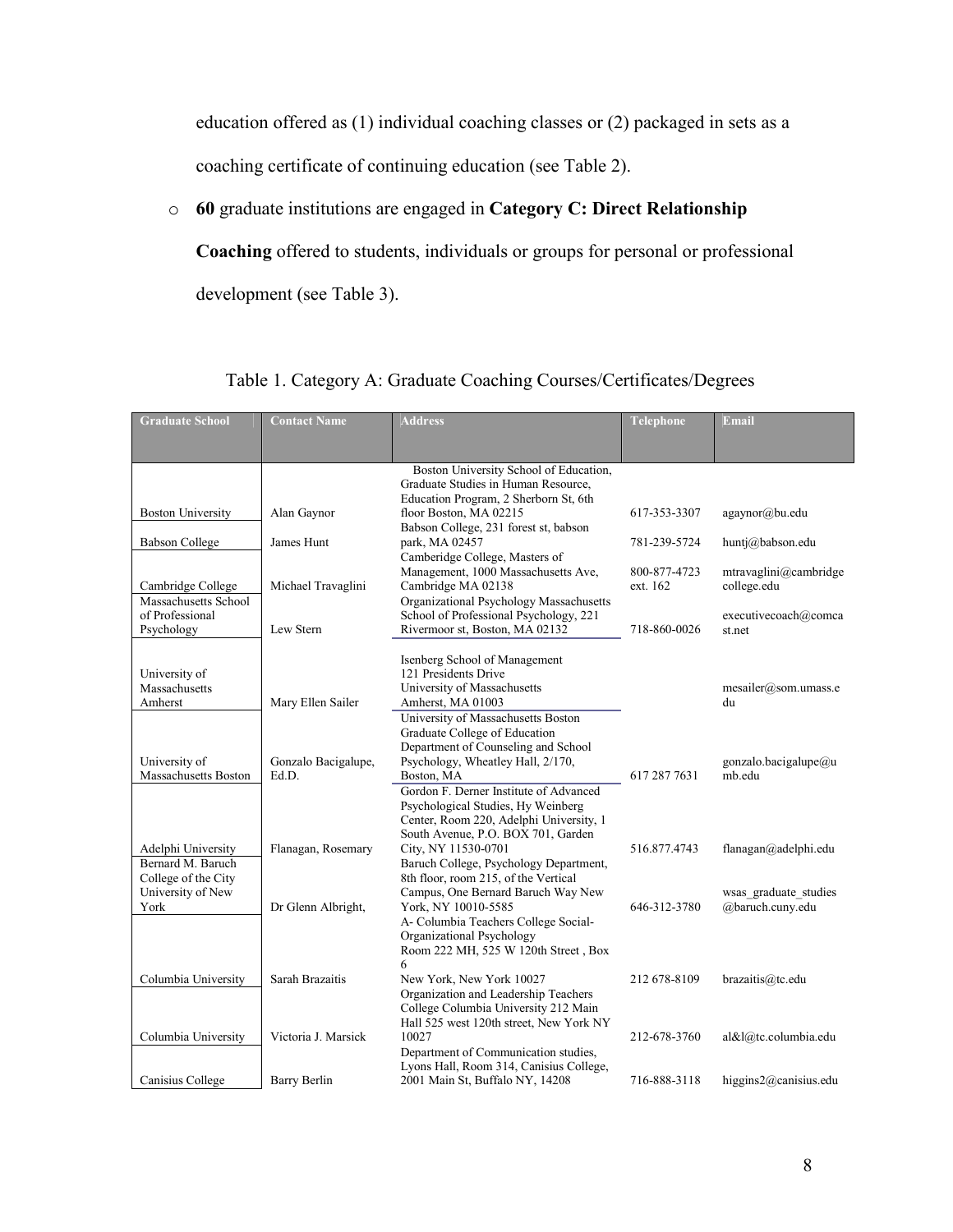| The New School: A<br>University                          | Robert Lee                                         | 72 fifth avenue, New York, NY 10011                                                                                                                                      | 212-229-5400          | www.newschool.edu/mi<br>lano           |
|----------------------------------------------------------|----------------------------------------------------|--------------------------------------------------------------------------------------------------------------------------------------------------------------------------|-----------------------|----------------------------------------|
| New York University                                      | Adrienne Gans                                      | Department of Psychology NYU, 6<br>Washington Place, New York, NY 10003<br>The Hall of the States Building, 444 North                                                    | 212-998-7900          | adrienne.gans@nyu.edu                  |
| Nyack College                                            | Georg Hairston                                     | Capital St., NW, Washington, DC 20001<br>Suite 700                                                                                                                       | 202-220-1308          | georg.hairston@nyack.e<br>du           |
| Saint Joseph's<br>University                             | Thomas Tavantzis                                   | Saint Joseph's University 5600 City<br>Avenue, Philadelphia, Pa 19131                                                                                                    | 610-660-3237          | ttavantz@sju.edu                       |
| University of<br>Pennsylvania                            | Beryl B. Byles                                     | College of General Studies, 3440 Market<br>Street, Suite 100, Philadelphia Pa 19104<br>University of Pennsylvania Center for                                             | 215-898-7326          | cgs@sas.upenn.edU                      |
| University of<br>Pennsylvania                            | Larry Starr                                        | Organizational Dynamics, Suite 328A,<br>3401 Walnut Street, Philadelphia Pa<br>19104<br>Executive MBA Program, Villanova<br>School of Business, Villanova Conference     | 215-898-6967          | $dynamics(a)$ sas.upenn.ed<br>u        |
| Villanova University                                     | James Barnes                                       | Center, 601 Country Line Road, Radnor<br>PA 19087<br>Villanova University Graduate Human                                                                                 | 215-435-2705          | james.r.barnes@villano<br>va.edu       |
| Villanova University                                     | David Bush                                         | Resource Development Program, 800<br>Lancaster Avenue, Villanova Pa 19085<br>Organizational Psychology, Widener                                                          | 610-519-8915          | david.bush@villanova.e<br>du           |
| Widener University<br>Saybrook Graduate                  | Geoffrey Marczyk                                   | University, One University Place, Chester,<br>Pa 19013                                                                                                                   | 610-499-4598          | grn0301@mail.widener.<br>edu           |
| School and Research<br>Center                            | John Adams                                         | Organizational Systems, 747 Front st.,<br>San Francisco, Ca 94111                                                                                                        |                       | jadams2212@comcast.n<br>et             |
| Alliant International<br>University-San<br>Francisco Bay | Kathryn Goldman<br>Schuyler                        | Alliant International University, One<br>Beach St, Suite 100 San Francisco, Ca<br>94133                                                                                  | 413-955-2143          | kqschuyler@alliant.edu                 |
| Alliant International<br>University-San Diego            | Herbert George Baker                               | Marshall Goldsmith School of<br>Management, Division of Organizational<br>Psychology, 6160 Cornerstone Court East<br>San Diego, Ca 92121<br>Marshall Goldsmith School of | 858-635-4000          | hbaker@alliant.edu                     |
| Alliant International<br>University-Fresno               | Tori A. Knott                                      | Management, Division of Organizational<br>Psychology, 5130 E. Clinton Way,<br>Fresno, Ca 93727<br>Fielding Graduate University,<br>Organizational Management and         | 559-456-2777          | ktknott@alliant.edu                    |
| Fielding Graduate<br>University                          | Dr. Leni Wildflower                                | Development, 2112 Santa Barbara St,<br>Santa Barbara Ca 93105                                                                                                            | 800-340-1099          | lwildflower@fielding.ed<br>u           |
| Golden Gate<br>University                                | Dan Clurman                                        | Golden Gate University 396 61st street,<br>Okland Ca 94618<br>John F. Kennedy University, Graduate                                                                       | 510-547-2380          | comoptions@yahoo.co<br>m               |
| John F. Kennedy<br>University                            | Jan Schmuckler                                     | School of Professional Psychology, 100<br>Ellinwood Way, Pleasant Hill, Ca 94523<br>Masters in Management Program,                                                       | 925-969-3417          | schmuckler@jfku.edu                    |
| Southern Oregon<br>University                            | Hart Wilson                                        | Southern Oregon University, 1250<br>Siskiyou Boulevard, Ashland OR 97520                                                                                                 | 541-552-8283          | wilsonh@sou.edu                        |
| Regions University                                       | Ervin Jackson, Interim<br>Dean                     | 1200 Taylor Road Montgomery, Al 36117                                                                                                                                    | 800.351.4040          | ervinjackson@regionsu<br>niversity.edu |
| Adler School of<br>Professional<br>Psychology            | Program Director:<br>Mark Stone                    | Adler School of Professional Psychology,<br>65 East Wacker Place, Suite 2100,<br>Chicago, IL 60601                                                                       | 312.201.5900          | mhs@adler.edu                          |
| Benedictine<br>University                                | <b>Executive Coaching</b><br>Certification Program | <b>Benedictine University Executive</b><br>Coaching Institute University, 5700<br>College Road, Lisle, IL 60532                                                          | $(630) 829 -$<br>6390 | N/A                                    |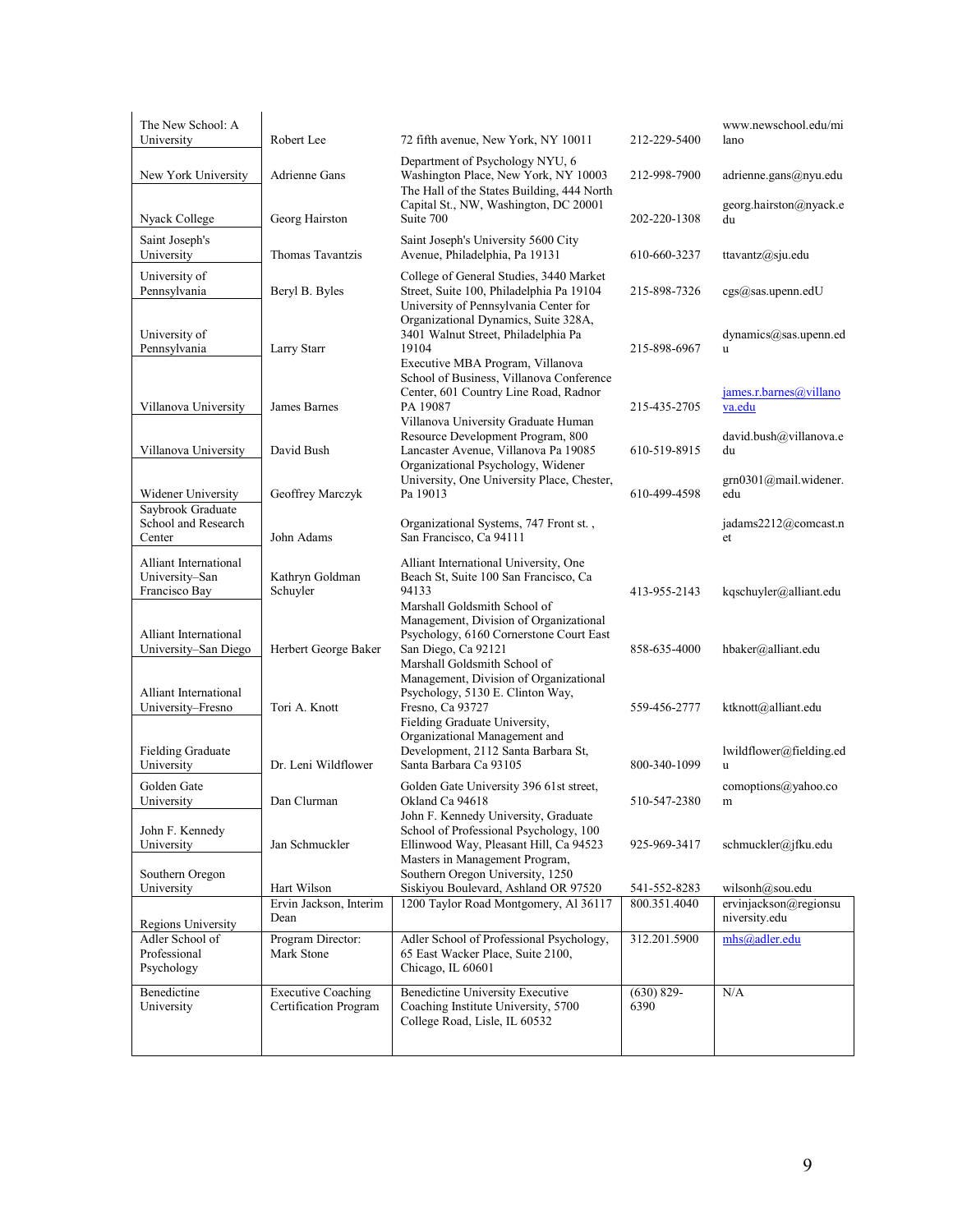| Northern Michigan<br>University                                                | Dr. Sheila Burns,<br>Psychology<br>Department Head                                                                                   | Psychology Department, 1401 Presque<br>Isle Ave., Marquette, MI 49855                                                                            | $(906)$ 227-<br>2724                                                  | sburns@nmu.edu                                                                                                    |
|--------------------------------------------------------------------------------|--------------------------------------------------------------------------------------------------------------------------------------|--------------------------------------------------------------------------------------------------------------------------------------------------|-----------------------------------------------------------------------|-------------------------------------------------------------------------------------------------------------------|
| Washington<br>University in St. Louis                                          | Ronald E. Gribbins,<br>Program Coordinator                                                                                           | University College, Washington<br>University, Campus Box 1085, One<br>Brookings Drive St. Louis, Missouri<br>63130-4899                          | N/A                                                                   | grib@artsci.wustl.edu                                                                                             |
| Vanderbilt University                                                          | William Partridge,<br>Associate Professor of<br>the Practice, Director<br>of Graduate Studies                                        | Vanderbilt University's Peabody College,<br>Peabody #322, 230 Appleton Place,<br>Nashville, TN 37203-5721                                        | $(615)$ 322-<br>8484                                                  | william.l.partridge@van<br>derbilt.edu<br><william.l.partridge@va<br>nderbilt.edu&gt;</william.l.partridge@va<br> |
| The George<br>Washington<br>University                                         | A: Program Drector:<br>Elizabeth Davis                                                                                               | A: Graduate Education Center, Arlington,<br>VA 22201                                                                                             | A: (202) 994-<br>1880                                                 | ebdavis@gwu.edu                                                                                                   |
| The University of<br>Tampa                                                     | Graduate Coaching<br><b>Training Program</b>                                                                                         | University of Tampa 401 W. Kennedy<br>Blvd., Tampa, Florida 33606-1490                                                                           | 813-253-3333                                                          |                                                                                                                   |
| The University of<br>Tampa                                                     | Graduate Leadership<br>Coaching Program<br>Kevin Butler, Director                                                                    | University of Tampa 401 W. Kennedy<br>Blvd., Tampa, Florida 33606-1491                                                                           | 813-253-6221<br>x 3846                                                | coaching@ut.edu                                                                                                   |
| Queens University of<br>Charlotte                                              | of Academic Affairs,<br>Organizational<br>Communication<br>Organizational                                                            | Hayworth College, 1900 Selwyn Ave.<br>Charlotte, NC 28274                                                                                        | 704-337-2553                                                          | butlerk@queens.edu                                                                                                |
| Rutgers, The State<br>University of New<br>Jersey, New<br>Brunswick/Piscataway | Psychology:<br><b>Executive Coaching:</b><br>Organizational<br>Interventions at the<br>Individual Level<br>M.A. in<br>Organizational | The Graduate School of Applied and<br>Professional Psychology<br>152 Frelinghuysen Road<br>Piscataway, NJ 08854                                  | 732/932-info<br>(4636),<br>732/445-2000                               | colonelhenry.rutgers.ed<br>u.                                                                                     |
| <b>Regent University</b>                                                       | Leadership [MOL]:<br>Coaching and<br>Mentoring<br>Concentration, Jessica<br>Totty                                                    | School of Global Leadership &<br>Entrepreneurship, Regent University,<br>1000 Regent University Drive, Virginia<br>Beach, VA 23464               | J. Totty:<br>757.226.4110<br>757-226-4550                             | jtotty@regent.edu                                                                                                 |
| Marshall University                                                            | Dr. Uday Tate                                                                                                                        | Executive Coaching MBA Program,<br>Lewis College of Business, Marshall<br>University, Huntington, WV 25755                                       | 304-696-2672<br>or 304-696-<br>2324                                   | muemba@marshall.edu                                                                                               |
| Southwestern College                                                           | Cheryl L. Rude,<br>Director and Chair                                                                                                | Leadership Studies, Social Sciences<br>Division, 100 College Street, Winfield,<br>KS 67156-2499                                                  | 620-229-6381                                                          | Cheryl.Rude@sckans.ed<br>u                                                                                        |
| Adler Graduate<br>School                                                       | William J. Premo,<br>Specialty Coordinator                                                                                           | Coaching & Consulting in Organizations<br>Certificate, ADLER GRADUATE<br>SCHOOL<br>1550 East 78th Street, Richfield, MN<br>55423                 | $(952)$ 368-<br>3072 (h); 612-<br>861-7554<br>$(\text{main sch.#})$   | cprinc@earthlink.net                                                                                              |
| Augsburg College                                                               | Dr. Norma Noonan,<br>Program Director                                                                                                | Master of Arts in Leadership Program,<br>Campus Box 65, 2211 Riverside Ave. S.,<br>Minneapolis, MN 55454                                         | 612-330-1198                                                          | noonan@augsburg.edu                                                                                               |
| Saint Mary's<br>University of<br>Minnesota                                     | Dr. Priscilla Herbison                                                                                                               | Human Development Program Director,<br>Twin Cities Campus, Saint Mary's<br>University of Minnesota<br>2500 Park Avenue, Minneapolis, MN<br>55404 | <b>TOLL FREE:</b><br>866-437-2788<br>Ext. 103<br>Or: 612-728-<br>5103 | pherbiso@smumn.edu                                                                                                |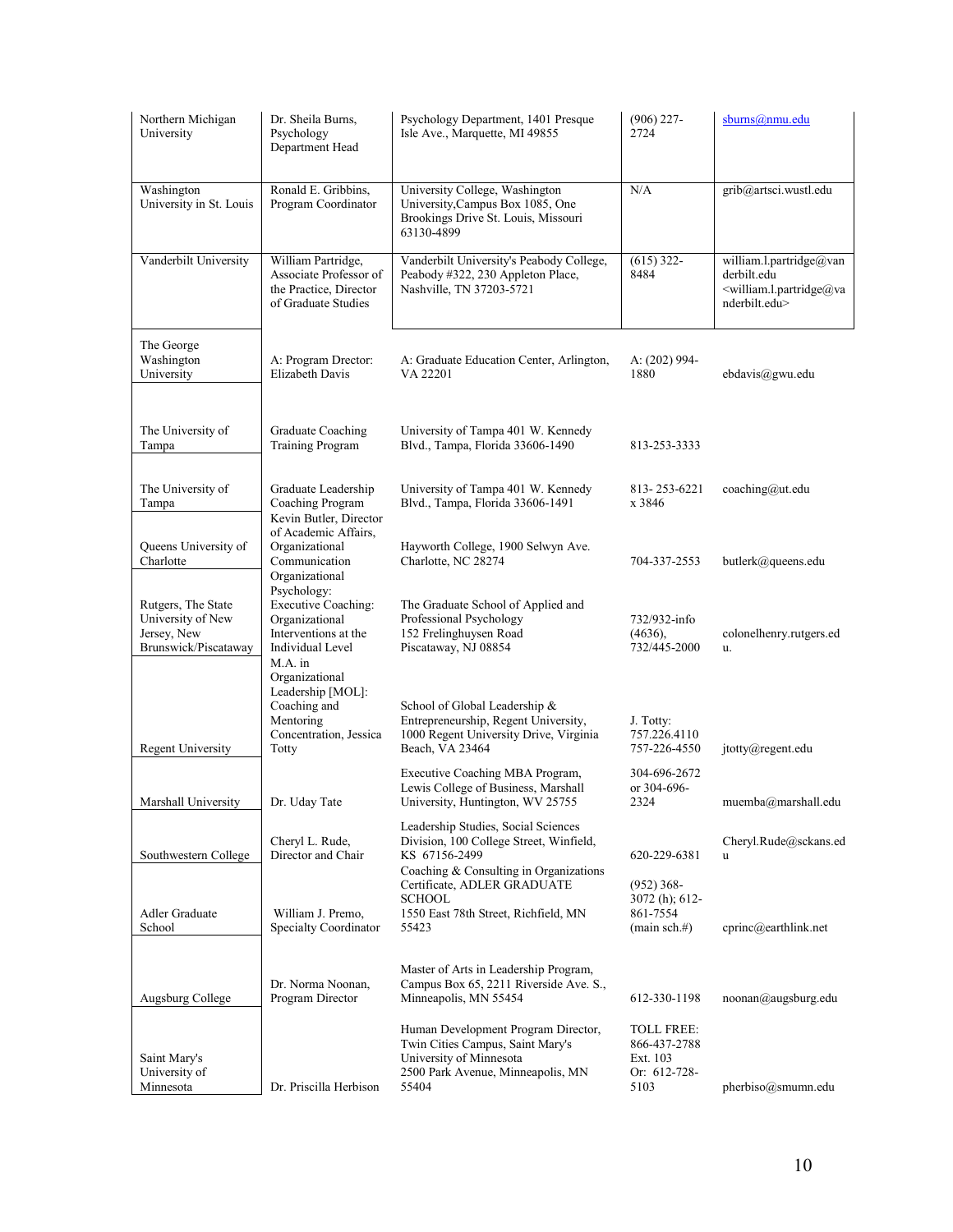| University of New<br>Mexico | Michelle Detry, Mary<br>Melville, SteveCarr | Public Affairs Dept. Hodgin Hall, 2nd Fl.<br>Albuquerque, NM 87131    | 505-277-2525<br>(Detry) 505-<br>277-2525<br>(Melville)<br>505-277-1821<br>(Carr) | $mdc@mgt.$ unm.edu      |
|-----------------------------|---------------------------------------------|-----------------------------------------------------------------------|----------------------------------------------------------------------------------|-------------------------|
|                             | Mercedes Suraty-                            | UH Executive Coaching Institute, 4800                                 |                                                                                  |                         |
| University of Houston       | Clarke                                      | Calhoun Rd., Houston, Tx 77004<br>Executive and Professional Coaching | 713-743-1185                                                                     | msclarke@uh.edu         |
|                             |                                             | Program, University of Texas at Dallas,                               |                                                                                  |                         |
| University of Texas at      |                                             | PO Box 830688, SM 10, Richardson, Tx                                  |                                                                                  | robert.hicks@utdallas.e |
| Dallas                      | Dr. Robert Hicks                            | 75083-0699                                                            | 972-883-5900                                                                     | du                      |
|                             |                                             | Graduate Diploma in Leadership                                        |                                                                                  |                         |
|                             |                                             | Development Program, 4222 East Thomas                                 | $(888)$ 443-                                                                     | email@phoenixsemina     |
| Phoenix Seminary            |                                             | Road Suite 400 Phoenix, AZ 85018                                      | 1020                                                                             | y.edu                   |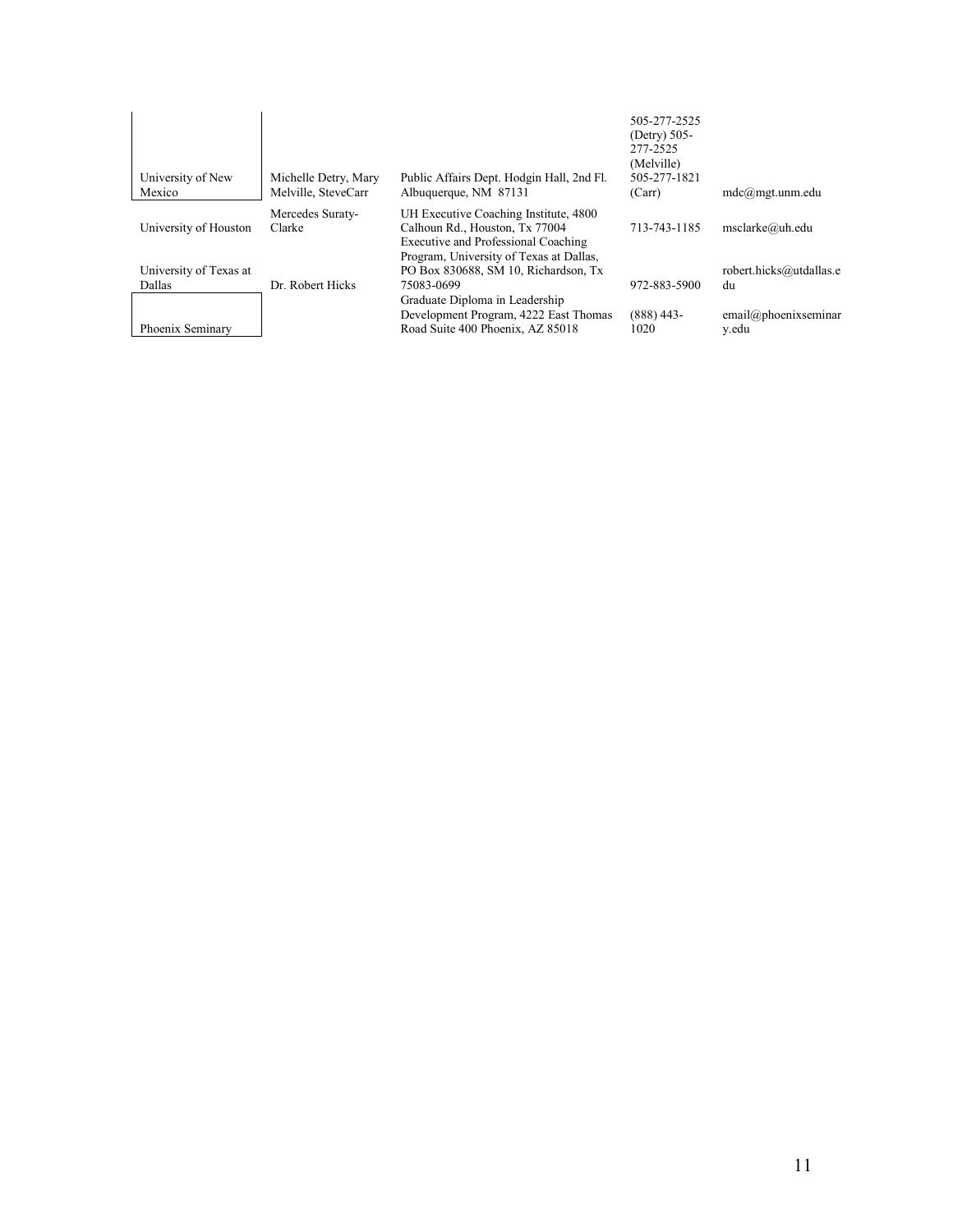| <b>Graduate School</b>                                                | <b>Contact Name</b>       | <b>Address</b>                                                                                                                                               | Telephone                                       | <b>Email</b>                           |
|-----------------------------------------------------------------------|---------------------------|--------------------------------------------------------------------------------------------------------------------------------------------------------------|-------------------------------------------------|----------------------------------------|
| Rensselaer at<br>Hartford                                             | Carole Charles            | 275 Windsor Street, hartford, CT 06120<br>University of Hartford, Barney School of                                                                           | (860) 548-2429 or<br>$(800)$ 306-7778 x<br>2429 | charlc@rpi.edu                         |
| University of<br>Hartford                                             | James<br>Fairfield-Sonn   | Business, 200 Bloomfield Ave, West Hartford,<br>CT 06117<br>Organizational Development and Learning<br>center, Yale University, 221 Whitney Avenue,          |                                                 | fairfield@hartford.e<br>du             |
| Yale University                                                       |                           | Suite 104, New Haven, Ct 06520<br>Sachar International Center Brandeis                                                                                       | 203-432-5660                                    | learning@yale.edu                      |
| <b>Brandeis</b><br>University<br>American                             | Detley<br>Suderow         | University<br>415 South Street<br>Waltham, MA 02454                                                                                                          | 978-764-1034                                    | suderow@brandeis.<br>edu               |
| International<br>College                                              | Roland<br>Holstead        | American International College, 1000 state<br>street, Springfield MA 01109                                                                                   | 800-242-3142                                    | inquiry@aic.edu                        |
| <b>Babson College</b>                                                 | Joseph Elaine<br>Eisenman | Babson Executive Conf. Center, 1 woodland<br>Hill Drive, Wellesley, MA 02457                                                                                 | 781-239-4000                                    | cee@babson.edu                         |
|                                                                       |                           | Harvard Center for Workplace and Learning,<br>Third floor, 124 Mt. Auburn St.<br>Boston, MA 02115                                                            |                                                 | training@harvard.e                     |
| Harvard University                                                    |                           | Merrimack College, 315 Turnpike St. No.                                                                                                                      | 617-495-4895                                    | du<br>dorothy.zanni@mer                |
| Merrimack College                                                     | Dorothy Zanni             | Andover, MA 01845<br>Western New England College Graduate<br>Studies & Continuing Education 1215                                                             |                                                 | rimack edu                             |
| Western New<br><b>England College</b>                                 | L. Douglas<br>Kenyon      | Wilbraham Road<br>Springfield, Massachusetts                                                                                                                 | 413-782-1249                                    | dkenyon@wnec.edu                       |
| Bernard M. Baruch<br>College of the City<br>University of New<br>York | Robert J. Lee             | Baruch College/CUNY, Zicklin School of<br>Business, One Bernard Baruch Way, New York,<br>NY, 10010<br>Center for Educational Outreach and Innovation         | 646-312-3620                                    | pro coach@baruch.<br>cuny.edu          |
| Columbia<br>University                                                |                           | Columbia Teachers College Columbia<br>University Box 132 525 west 120th st, New<br>York, NY 10027.<br>The Columbia Coaching Certification Program            | 800-209-1245                                    | CEOI mail@excha<br>nge.tc.columbia.edu |
| Columbia<br>University                                                |                           | Teachers college Columbia University 525 West<br>120th Street B0x 132 - 107 Zankel Hall New<br>York, NY 10027                                                | 212-678-3987                                    | CEOI_mail@excha<br>nge.tc.columbia.edu |
| Columbia<br>University                                                |                           | Executive Education Programs in Organization<br>Development Box 84, 525 W 120th Street, New<br>York, NY 10027<br>Columbia Teachers College Summer Principals | 800-290-3664                                    | od@columbia.edu                        |
| Columbia<br>University                                                |                           | Academy 525 W 120th St, New York NY<br>10027<br>Management Programs, Cornell University, ILR                                                                 | 212-678-3727                                    | haferd@tc.edu                          |
| Cornell University                                                    | Christopher<br>Metzler    | School, 16 East 34th street, New York, NY<br>10016<br>School of Continuing and Professional Studies,                                                         | 212-340-2852                                    | cm277@cornell.edu                      |
| New York<br>University                                                |                           | Offices of Admissions, 145 4th acenue, room<br>201, New York, NY, 10003                                                                                      | 212-998-7200                                    |                                        |
| Rensselaer<br>Polytechnic<br>Institute                                | Carole Charles            | B- Rensselaer Polytechnic Institute, 110 8th st.,<br>Troy, NY 12180, 518 276-6000<br>Bryn Mawr College, Graduate school of social                            | 860-548-2429                                    | charlc@rpi.edu                         |
| Bryn Mawr<br>College                                                  | Catherine<br>Ormerod      | work and social research, 300 airdale road,<br>mryn mawr, pa 19010                                                                                           | 610-520-2650                                    | neli@brynmawr.edu                      |

### Table 2. Category B: Graduate Continuing Education in Coaching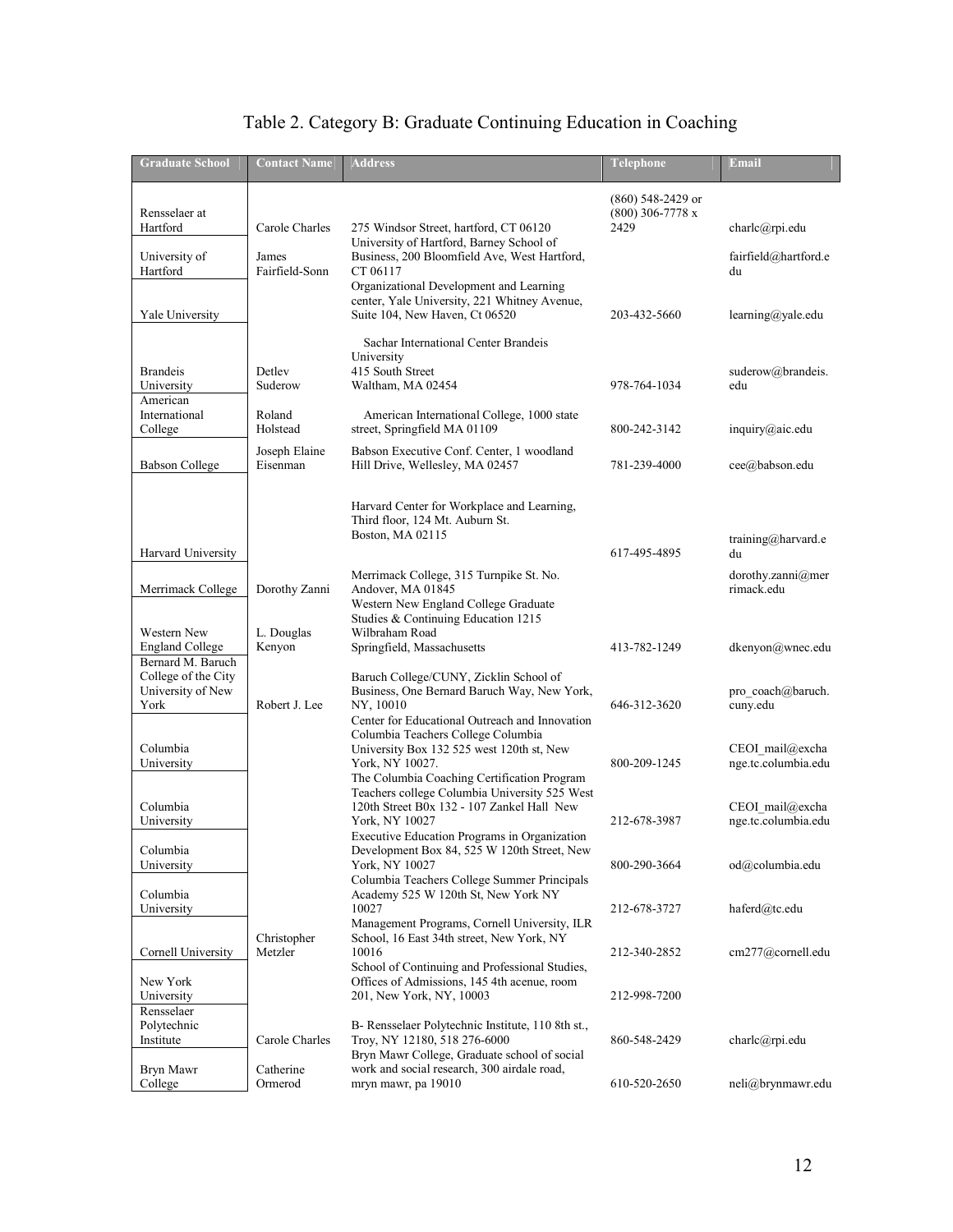| Carnegie Mellon<br>University                                                                  | Director of<br>executive<br>education | carnegie mellon university, The Tepper School<br>of Business, 150 posner hall, pittsburgh, pa,<br>15213 | 888 565-3091     | exec-<br>director@andrew.c<br>mu.edu                                                                     |
|------------------------------------------------------------------------------------------------|---------------------------------------|---------------------------------------------------------------------------------------------------------|------------------|----------------------------------------------------------------------------------------------------------|
|                                                                                                |                                       | Center for Corporate and Executive Education<br>Duquesne University<br>600 Forbes Avenue                |                  |                                                                                                          |
| Duquesne                                                                                       | Angela                                | 712 Rockwell Hall                                                                                       |                  |                                                                                                          |
| University                                                                                     | Arrington                             | Pittsburgh, PA 15282                                                                                    | 412-396-6190     | arrington@duq.edu                                                                                        |
| Millersville                                                                                   |                                       |                                                                                                         |                  |                                                                                                          |
| University of                                                                                  |                                       | The Corporate University at Millersville, PO                                                            |                  | corpu@millersville.                                                                                      |
| Pennsylvania                                                                                   |                                       | Box 1002, Millersville, Pa 17551                                                                        | 717-871-5957     | edu                                                                                                      |
| The Pennsylvania<br><b>State University</b>                                                    |                                       | Smeal College of Business, Penn State                                                                   |                  |                                                                                                          |
| University Park                                                                                | Judith                                | University, 382 Business building, University                                                           |                  |                                                                                                          |
| Campus                                                                                         | Colemon                               | Park, Pa 16802                                                                                          | 814-865-3435     | psep@psu.edu                                                                                             |
|                                                                                                |                                       | Aresty Institute of Executive Education,                                                                |                  |                                                                                                          |
| University of                                                                                  |                                       | Steinberg Conference center, 255 South 38th st,                                                         |                  | $execed$ <sub><i>(a</i>)wharton,up</sub>                                                                 |
| Pennsylvania                                                                                   | Katrina Clark                         | philadelphia, pa 19104,                                                                                 | 800-255-3932     | enn.edu                                                                                                  |
|                                                                                                |                                       | B: University of Pittsburgh, Joseph Katz                                                                |                  |                                                                                                          |
| University of                                                                                  |                                       | Graduate School of Business, MBA Programs,                                                              |                  |                                                                                                          |
| Pittsburgh                                                                                     | Cathy Vargo                           | Mervis Hall, Pittsburgh Pa 15260                                                                        | 412-648-1666     | www.pitt.edu                                                                                             |
|                                                                                                |                                       | National Rehabilitation Leadership Institute,                                                           |                  |                                                                                                          |
|                                                                                                |                                       | Interwork Institute, San Diago State University,                                                        |                  |                                                                                                          |
| San Diego State                                                                                |                                       | 3590 Caminio Del Rio North, San Diego, Ca                                                               |                  | sdavis@interwork.s                                                                                       |
| University                                                                                     |                                       | 92108                                                                                                   | 619-594-4220     | dsu.edu                                                                                                  |
|                                                                                                |                                       | College of Extended Studies, SDSU Gateway                                                               |                  |                                                                                                          |
| San Diego State                                                                                |                                       | Center Building, Hardy Avenue Entrance, 5250                                                            | 619-594-5152     | tmcleod@mail.sdsu.<br>edu                                                                                |
| University                                                                                     |                                       | Campanile Dr, San Diego, Ca 92182<br>College of Business Administration, SDSU                           |                  |                                                                                                          |
|                                                                                                |                                       | Business Forum Explores Issues of Family-Run                                                            |                  |                                                                                                          |
| San Diego State                                                                                | Randy                                 | Businesses, 5500 Campanile Drive, San Diego,                                                            |                  |                                                                                                          |
| University                                                                                     | Carmical                              | CA 92182                                                                                                | 619-594-0206     | carmical@sdsu.edu                                                                                        |
|                                                                                                |                                       |                                                                                                         |                  |                                                                                                          |
| San Francisco State                                                                            |                                       | College of Extended Learning, 835 Market                                                                |                  |                                                                                                          |
| University                                                                                     |                                       | Street, 6th Floor, San Francisco, CA 94103                                                              | 415-405-7700     | sfsucel@sfsu.edu                                                                                         |
| Chapman                                                                                        | Pattie Dillon                         | Business and Organizational Coaching,<br>Chapman University, 7545 Irvine Center Drive,                  |                  | pdillon@chapman.e                                                                                        |
| University                                                                                     | Sobczak                               | Irvine Ca 92618                                                                                         |                  | du                                                                                                       |
| California State                                                                               |                                       | California State University, East Bay,                                                                  |                  |                                                                                                          |
|                                                                                                |                                       | Continuing Education 25800 Carlos Bee                                                                   |                  |                                                                                                          |
|                                                                                                |                                       |                                                                                                         |                  |                                                                                                          |
|                                                                                                |                                       |                                                                                                         | 800-730-4817     |                                                                                                          |
|                                                                                                |                                       | Boulevard, WA 804, Hayward, Ca 94542<br>Fielding Graduate University, Evidence Based                    |                  |                                                                                                          |
|                                                                                                |                                       | Coaching, 212 Santa Barara St, Santa Barbara                                                            | 800-340-1099 ext | ce@csueastbay.edu<br>$n$ lewin@fielding.ed                                                               |
|                                                                                                | Nathan Lewin                          | Ca 93105                                                                                                | 4015             | <b>u</b>                                                                                                 |
|                                                                                                | <b>EMBA</b>                           | Ageno School of Business, Golden Gate                                                                   |                  |                                                                                                          |
|                                                                                                | Program                               | University, 536 Mission Street, San Francisco,                                                          |                  |                                                                                                          |
|                                                                                                | Coordinator                           | Ca 94105                                                                                                | 415-442-6521     | info@ggu.edu                                                                                             |
| University, East<br>Bay<br><b>Fielding Graduate</b><br>University<br>Golden Gate<br>University |                                       | John F. Kennedy University, Graduate School                                                             |                  |                                                                                                          |
|                                                                                                | Jan                                   | of Professional Psychology, 100 Ellinwood                                                               |                  |                                                                                                          |
| John F. Kennedy<br>University                                                                  | Schmuckler                            | Way, Pleasant Hill, Ca 94523                                                                            | 925-969-3417     | du                                                                                                       |
|                                                                                                |                                       | Evergreen Extended Education, 2700 Evergreen                                                            |                  |                                                                                                          |
| The Evergreen<br><b>State College</b>                                                          |                                       | Pkwy NW, Library 2211, Olympia, WA 98505                                                                | 360-867-5515     |                                                                                                          |
|                                                                                                | Tom                                   | College of Continuing Studies, Box 870388,                                                              | 205-348-6224     |                                                                                                          |
|                                                                                                | Wingenter                             | Tuscaloosa, Alabama, 35487-0388                                                                         |                  | u                                                                                                        |
| The University of<br>Alabama                                                                   | Karen Mack                            |                                                                                                         | 800.448.4031     |                                                                                                          |
|                                                                                                | Clanton,                              | University of Alabama in Huntsville<br>Division of Continuing Education                                 |                  | ed.uah.edu,                                                                                              |
| The University of                                                                              | Director                              | Wilson Hall 124                                                                                         |                  |                                                                                                          |
|                                                                                                |                                       | Huntsville, AL 35899                                                                                    |                  |                                                                                                          |
|                                                                                                |                                       |                                                                                                         |                  |                                                                                                          |
|                                                                                                | Michael Roys                          | Lake Point Conference Center at Arkansas Tech                                                           | 479-964-0541     | schmuckler@jfku.e<br>www.evergreen.edu<br>twingent@ccs.ua.ed<br>clantonk@cepo.cont<br>michael.roys@atu.e |
|                                                                                                |                                       | University, 61 Lake Point Lane, Russellville,                                                           |                  | du                                                                                                       |
| Alabama in<br>Huntsville<br>Arkansas Tech<br>University                                        |                                       | AR 72802                                                                                                |                  |                                                                                                          |
| University of<br>Arkansas                                                                      | Dr. Nancy<br>Hairston -               | University of Arkansas - Dept. of Non-Credit<br>Studies, 2 East Center St. Fayetteville, AR             | 479-575-3605     | hairsto@uark.edu                                                                                         |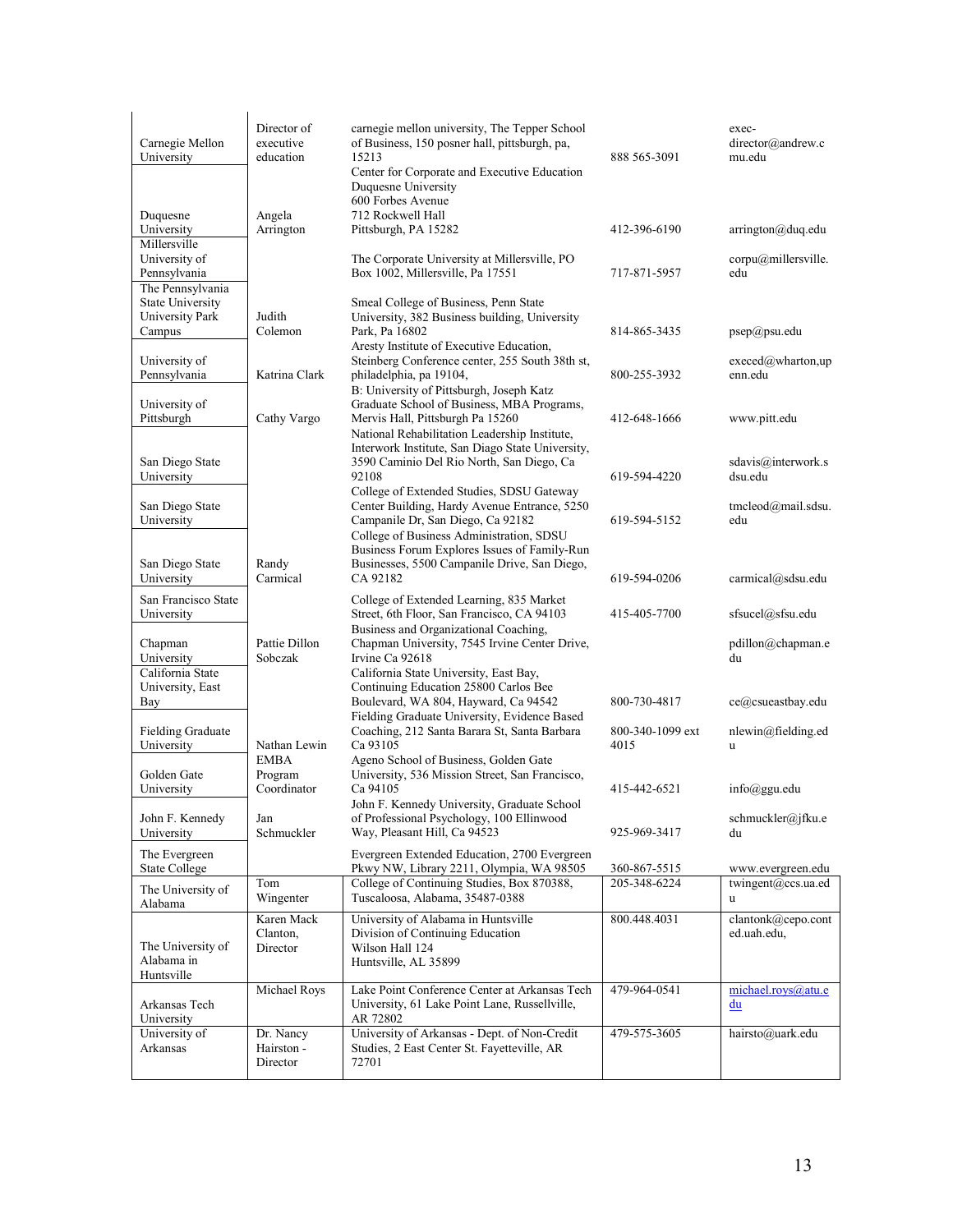| Benedictine<br>University                                 | Leadership<br>Coaching<br>Professional<br>Development<br>Program                            | Margaret and Harold Moser College of Adult &<br>Professional Studies 1832 Centre Point Circle,<br>Suite 102, Naperville, Illinois 60563                                                                               | $(630)$ 829-6125     | professionaldevelop<br>ment@ben.edu  |
|-----------------------------------------------------------|---------------------------------------------------------------------------------------------|-----------------------------------------------------------------------------------------------------------------------------------------------------------------------------------------------------------------------|----------------------|--------------------------------------|
| Lewis University                                          | Dr. Rami<br>Khasawneh,<br>Dean                                                              | Lewis University, One University Parkway,<br>Romeoville, IL 60446-2200                                                                                                                                                | $(815) 836 - 5360$   | khasawra@lewisu.e<br>du              |
| <b>Ball State</b><br>University                           | Delaina Boyd,<br>Director                                                                   | Ball State University, Center for Organizational<br>Resources, 2000 W. University Ave., Muncie,<br>IN 47306                                                                                                           | 1-800-541-9313       | dboyd@bsu.edu                        |
| Northern Michigan<br>University                           | Dr. Sheila<br>Burns,<br>Psychology<br>Department<br>Head                                    | Psychology Department, 1401 Presque Isle<br>Ave., Marquette, MI 49855                                                                                                                                                 | (906) 227-2724       | sburns@nmu.edu                       |
| University of<br>Michigan                                 | Bernie<br>Donkerbrook -<br>Faculty                                                          | Stephen M. Ross School of Business, University<br>of Michigan, 701 Tappan St., Ann Arbor, MI<br>48109-1234                                                                                                            |                      | bjdonkerbrook@co<br>mcast.net        |
| Webster University                                        | Larry Mabrey,<br>Director                                                                   | The Center for Professional Development,<br>Webster University, Old Post Office Campus,<br>815 Olive Avenue, St. Louis, MO 63101                                                                                      | 1-800-515-1306       | thebridge@webster.<br>edu            |
| Cardinal Stritch<br>University                            | Linda<br>Plagman,<br>Ph.D.,<br>Executive<br>Director of<br>University<br>Outreach,          | Greater Milwaukee and Fox Valley areas, 6801<br>N. Yates Road, Milwaukee, WI 53217                                                                                                                                    | $(414)$ 410-4079     | Implagman@stritch.<br>edu            |
| University of<br>Wisconsin-<br>Superior                   | Dr. Faith<br>Hensrud,<br>Director                                                           | Continuing Education/Extension, University of<br>Wisconsin-Superior, Old Main 102, Superior,<br>WI 54880                                                                                                              | $(800)$ 370-9882     | conted@uwsuper.ed<br>u               |
| University of<br>Miami                                    | Judith Roberts                                                                              | University of Miami, The Johnson A.<br>Edosomwan Leadership Institute, 1365<br>Memorial Drive #215, Coral Gables, Florida<br>33146<br>B1: University of Miami, The Johnson A.<br>Edosomwan Leadership Institute, 1365 | $(305) - 243 - 3090$ |                                      |
| University of<br>Miami                                    | Coching<br>Training                                                                         | Memorial Drive #215, Coral Gables, Florida<br>33147<br>J. Mack Robinson College of Business, Georgia                                                                                                                  | $(305)-284-2100$     | JAELI@Miami.Edu                      |
| Georgia State<br>University                               | Dave Forquer<br>Anita Strugill                                                              | State University, 35 Broad Street N.W. Atlanta,<br>GA 30303<br>Coaching and Motivation Skills, Continuing and                                                                                                         | 404-651-4537         | $d$ forquer $(a)$ gsu.edu            |
| University of<br>Louisville                               | Block -<br>Assistant<br>Director                                                            | Professional Education Burhans Hall Room,<br>Shelby Campus, University of Louisville,<br>Louisville, KY 40292                                                                                                         | 852-0365             |                                      |
| North Carolina<br><b>State University</b>                 | Dr. Brian<br>Nichol                                                                         | Center for Applied Cognitive, Studies<br>(CentACS), 1100 Harding Place, Charlotte, NC                                                                                                                                 | 919-303-5848         | brian@businesscoac<br>hinstitute.com |
| Queens University<br>of Charlotte                         | Kevin Butler,<br>Director of<br>Academic<br>Affairs,<br>Organizational<br>Communicatio<br>n | Hayworth College, 1900 Selwyn Ave.<br>Charlotte, NC 28274                                                                                                                                                             | 704-337-2553         | butlerk@queens.edu                   |
| Rutgers, The State<br>University of New<br>Jersey, Camden | Certificate in<br>Management:<br>Managing<br>Professionals:C<br>oaching:                    | Rutgers University School of Business, 227<br>Penn Street, Camden, New Jersey 08102-1656                                                                                                                              | $(856)$ 225-6800     |                                      |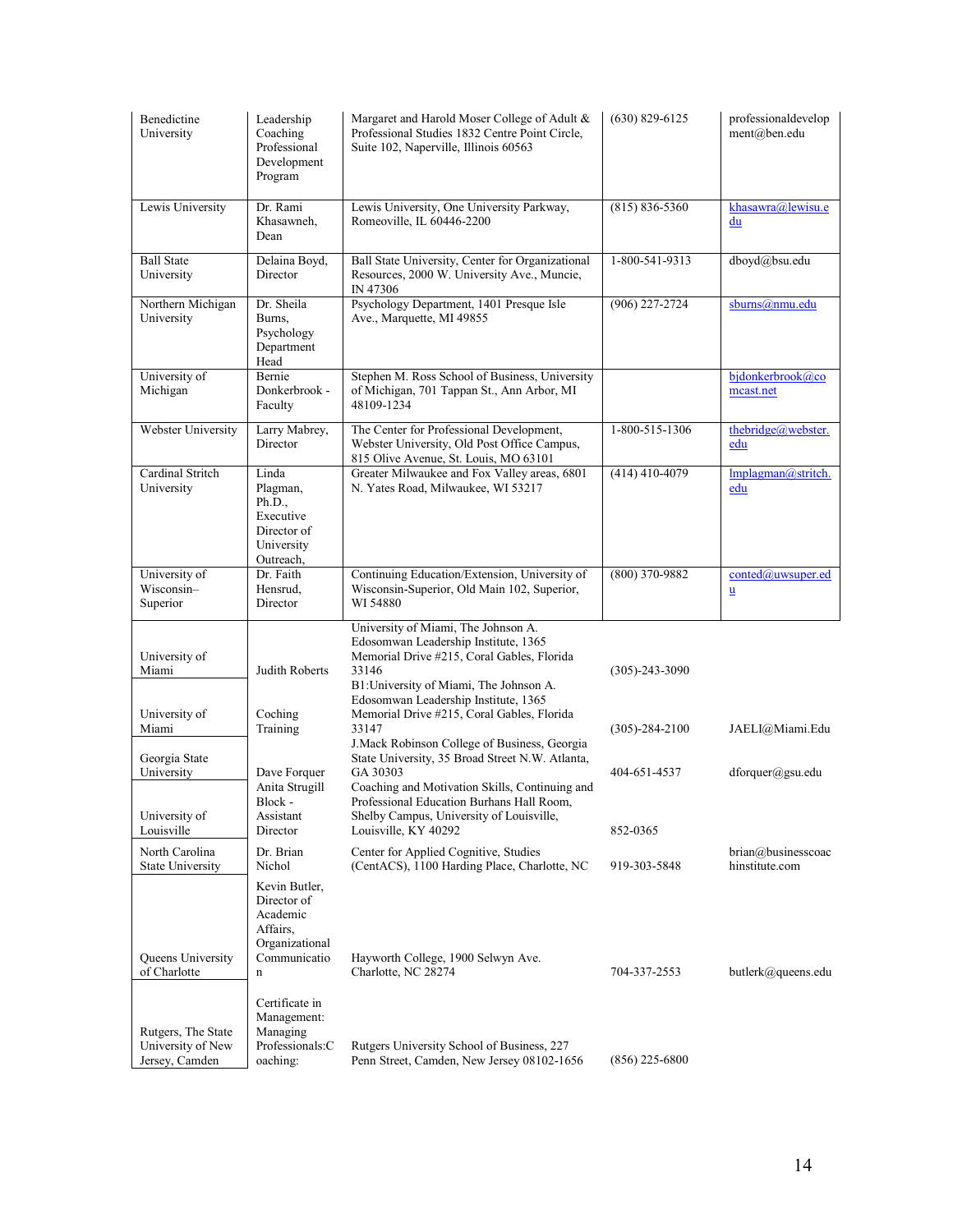| Case Western<br>Reserve University                                | Leadership<br>Series:<br>Coaching a<br>Culture of<br>Leadership                                                                                                              | Weatherhead School of Management, Case<br>Western Reserve University, Cleveland, Ohio<br>44106                                                                                                                            | 216-368-6413 or 1-<br>800-736-6403                                                 | seminars@case.edu                                                                                                 |
|-------------------------------------------------------------------|------------------------------------------------------------------------------------------------------------------------------------------------------------------------------|---------------------------------------------------------------------------------------------------------------------------------------------------------------------------------------------------------------------------|------------------------------------------------------------------------------------|-------------------------------------------------------------------------------------------------------------------|
| Furman University                                                 | Corporate and<br>Professional<br>Development:<br>Leadership<br>Development:<br>Executive<br>Assessment<br>and Coaching                                                       | Furman University, 3300 Poinsett Highway,<br>Greenville, SC 29613                                                                                                                                                         | $(864)$ 294-2000                                                                   | http://www.furman.<br>edu/emailthis.cfm                                                                           |
| University of South<br>Carolina                                   | Executive<br>Education: The<br>Coaching<br>Clinic                                                                                                                            | Daniel Management Center, Moore School of<br>Business, University of South Carolina, 1705<br>College Street, Columbia, SC 29208 USA                                                                                       | $(803)$ 777-2231                                                                   | cardenas@moore.sc<br>.edu nbeym $@$ moor<br>e.sc.edu                                                              |
| Marymount<br>University<br>Virginia<br>Commonwealth<br>University | Dean of School<br>of Business<br>Administration<br>: James<br>Ryerson,<br>Director of<br><b>Business</b><br>Learning: John<br>V. Zottoli,<br>D.P.A.<br>Executive<br>coaching | Marymount University, School of Business<br>Administration<br>Office of Public Policy Training (OPT)<br>Virginia Commonwealth University<br>1014 West Franklin Street<br>P.O. Box 843024<br>Richmond, Virginia 23284-3024 | Dean: (703) 284-<br>5926<br>Director of<br>BL:(703) 284-5941<br>$(804) 828 - 8845$ | Dean:<br>james.ryerson $@$ mar<br>ymount.edu<br>Director of BL:<br>john.zottoli@mary<br>mount.edu<br>oppt@vcu.edu |
| Luther Seminary                                                   | Jack Fortin,<br>Executive<br>Director                                                                                                                                        | Center for Lifelong Learning, NW 140, 2481<br>Como Avenue, St. Paul, MN 55108                                                                                                                                             | 651-641-3485                                                                       | jfortin@luthersem.e<br>du                                                                                         |
| University of St.<br>Thomas                                       | Michael A.<br>Sheppeck,<br>Assistant Dean                                                                                                                                    | Center for Business Excellence, TMH 166,<br>1000 LaSalle Ave, Minneapolis, MN 55403-<br>2005                                                                                                                              | 651-962-4622                                                                       | MASHEPPECK@st<br>thomas.edu                                                                                       |
| Southern Methodist<br>University                                  |                                                                                                                                                                              | Cox School of Business, Fincher Building, PO<br>BOX 75033, Dallas, Tx 75275                                                                                                                                               | 800.768.6699                                                                       | exed@cox.smu.edu<br>gary.low@tamuk.ed                                                                             |
| Texas A&M<br>University $-$<br>Kingsville                         | Gary R. Low,<br>Darwin Nelson                                                                                                                                                | Kingsville, Texas<br>Executive Coaching Certificate Program, Tandy<br>Center for Executive Leadership, Neeley School                                                                                                      | $(gl)$ 361-593-2901<br>$(dn)$ 361-593-2203                                         | u,<br>darwin.nelson@tam<br>uk.edu                                                                                 |
| Texas Christian<br>University                                     | Deb Baker                                                                                                                                                                    | of Business, Tandy Hall Suite 320, 2900<br>Lubbock St, Fort Worth Tx 76129<br>Eller MBA Program, Eller College of                                                                                                         | 817-257-7115                                                                       | d.baker@tcu.edu                                                                                                   |
| University of<br>Arizona                                          | E. LaBrent<br>Chrite                                                                                                                                                         | Management, The University of Arizona,<br>McClelland Hall, Room 210, P.0. Box 210108,<br>Tucson, AZ 85721-0108<br>Northern Arizona University, Arizona                                                                    | 520.621.4008                                                                       | mba admissions $@e$<br>ller.arizona.edu                                                                           |
| Northern Arizona<br>University                                    | Grace Marks                                                                                                                                                                  | Hospitality Resource and Research Center PO<br>Box 6024: Flagstaff, AZ 86011-6024                                                                                                                                         | 928-523-4289                                                                       | Grace.Marks@nau.<br>edu                                                                                           |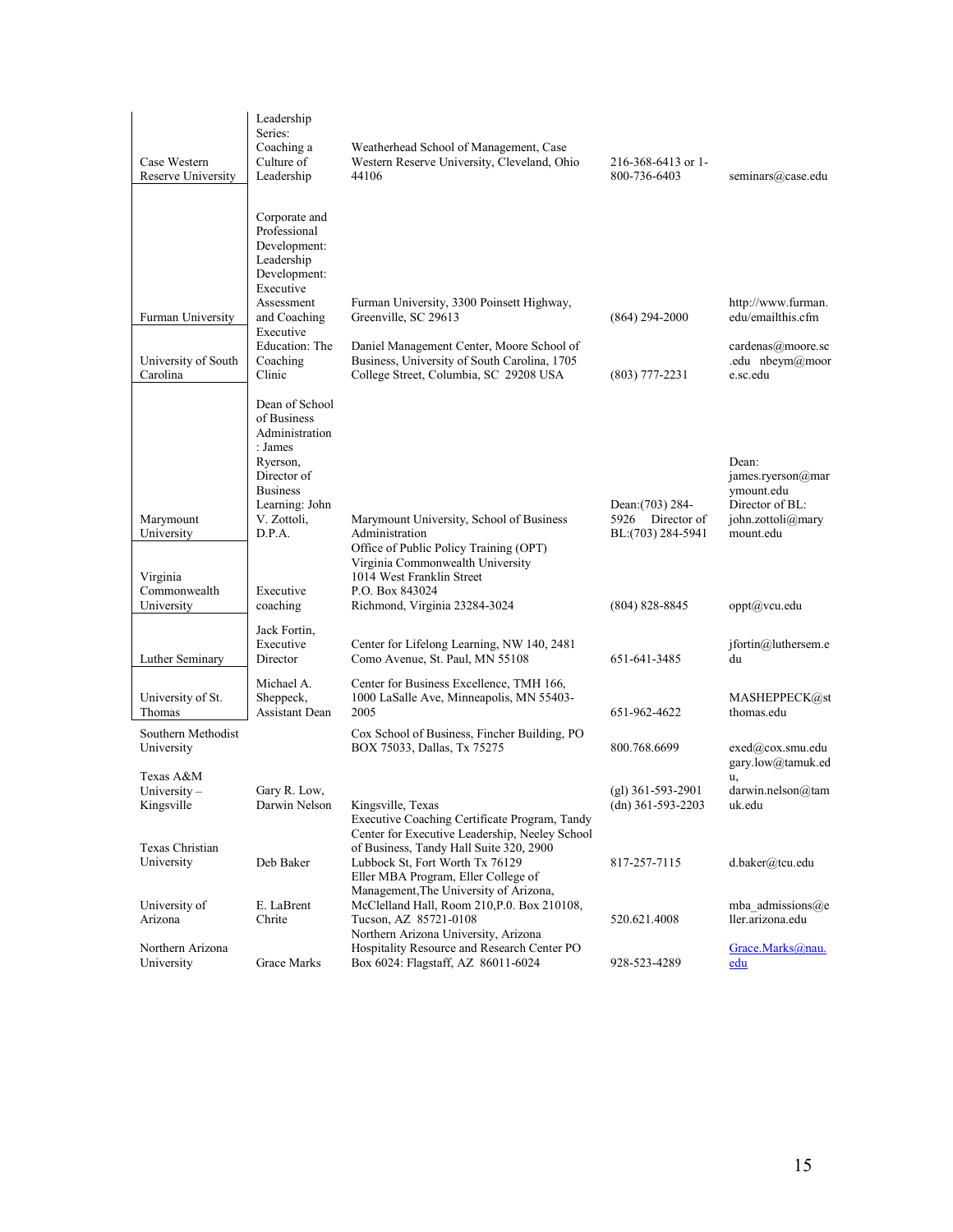| <b>Graduate School</b>                                                    | <b>Contact Name</b>          | <b>Address</b>                                                                                                                                          | <b>Telephone</b> | Email                                     |
|---------------------------------------------------------------------------|------------------------------|---------------------------------------------------------------------------------------------------------------------------------------------------------|------------------|-------------------------------------------|
|                                                                           |                              |                                                                                                                                                         |                  |                                           |
| Harvard University<br>Massachusetts                                       |                              | Center for Workplace Learning and<br>Performance 164 Longwood Avenue - First<br>Floor<br>Boston, MA 02115<br>Human Resources Massachusetts Institute of |                  | Train developmen<br>t@hms.harvard.ed<br>u |
| Institute of<br>Technology                                                | Margaret Ann<br>Gray         | Technology, 77 Massachusetts avenue,<br>Cambridge, MA 02139                                                                                             | 617-253-1000     |                                           |
| Smith College<br>University of                                            | Iris Marchai                 | Smith executive education for women 42<br>Green Street Northampton, MA 01063<br>University of Massachusetts Worcster                                    | 413 585 2798     | imarchaj@smith.e<br>du                    |
| Massachusetts<br>Worcester                                                | Susan Pasquale               | Campus, 55 lake Ave North, Worcester, MA,<br>01655                                                                                                      | 508-856-4285     | susan.pasquale $@u$<br>massmed.edu        |
| Western New<br><b>England College</b><br>Bernard M. Baruch                | Gregory<br>Michael           | Western New England College, St. Germain<br>Campus Center, 1215 Wilbraham Road<br>Springfield, Massachusetts                                            | 413 782-1217     | www.careercenter<br>@wnec.edu             |
| College of the City<br>University of New<br>York<br>University at Albany, |                              | School of Public Afairs -Baruch<br>college/CUNY 135 East 22 Street, 9th floor,<br>suite 901, new york, ny 10010-5585                                    | 646-660-6700     | spa admissions $(a)$<br>baruch.cuny.edu   |
| State University of<br>New York                                           | eap coordinator              | 55 elk street, albany, ny, 12210                                                                                                                        | 518 486-9769     | eapforu@albany.e<br>du                    |
| Drexel University                                                         | Rob Palachick,               | office of graduate admissions, 207 matheson<br>hall, Philadelphia Pa 19101                                                                              | 215-895-6804     | mba@drexel.edu                            |
| <b>Robert Morris</b><br>University                                        | Cindy Bahn                   | Robert Morris University, 6001 University<br>Blvd, Moon Township, Pa 15108<br>Saint Joseph's University, Erivan K Haub                                  | 412-397-4057     | bahn@rmu,edu                              |
| Saint Joseph's<br>University                                              | Terese Waldron               | School of Business 5600 City Avenue,<br>Philadelphia, Pa 19131<br>University of Pennsylvania Division of HR,                                            | 610-660-3150     | twaldron@sju.edu                          |
| University of<br>Pennsylvania                                             | EAP                          | 3401 Walnut Street, Suite 527A, Philadelphia,<br>Pa 19104<br>Graduate School of Education University of                                                 | 215-898-3400     | askhr@hr.upenn.e<br>du                    |
| University of<br>Pennsylvania                                             | Judy Lechner<br><b>Brody</b> | Pennsylvania 3700 Walnut Street, Philadelphia<br>Pa 19104<br>Employee Assistance Program 466 South                                                      | 215-573-0739     | ibrody@gse.upenn<br>.edu                  |
| University of<br>Vermont                                                  | Joel Shapiro                 | Prospect Street, University of Vermont,<br>Burlington, VT 05405<br>Alumni Consulting Team, Center for Social<br>Innovation, Stanford Graduate School of | 802-656-2100     | joel.shapiro@uvm.<br>edu                  |
| <b>Stanford University</b>                                                | Executive<br>Director        | Business, 518 Memorial Way, Stanford, Ca<br>94305                                                                                                       | 650-736-1956     | info@stanfordact.<br>org                  |
| San Jose State<br>University                                              | Rick Partridge               | Human Resources, College of Business, one<br>Washington Square, San Jose, Ca 95192                                                                      |                  |                                           |
| University of<br>California, Berkeley                                     | Many Listed                  | Alumni House, Berkeley, Ca 94720                                                                                                                        | 888-CAL-ALUM     | $info(\partial)$ alumni.berk<br>eley.edu  |
| University of<br>California, Berkeley                                     | <b>Bart Decker</b>           | Berkley Center for Executive Development,<br>Haas School of Business,<br>Human Resources University of California,                                      | 510-642-9167     | bsd@haas.berkele<br>y.edu                 |
| University of<br>California, Berkeley                                     | HR                           | Berkeley, 2150 Shattuck Avenue, Suite 750,<br>Berkeley, Ca 94704<br>UCLA Anderson School of Management,                                                 | 510-642-9046     | hrweb@berkeley.e<br>du                    |
| University of<br>California, Los<br>Angeles                               | Victor Tabbush               | EMBA Leadership Development, 110<br>Westwood Plaza, Box 90095, Los Angeles, Ca<br>90095                                                                 | 310-825-9169     | victor.tabbush@an<br>derson.ucla.edu      |
| University of<br>California, Hastings<br>College of the Law               | Chris Knowlton               | Center for Negotiation and Dispute<br>Resolution, Hastings College of the Law, 200<br>McAllister St, San Francisco, Ca 94102                            |                  | cndr@uchastings.e<br>du                   |

## Table 3. Category C: Direct Relationship Coaching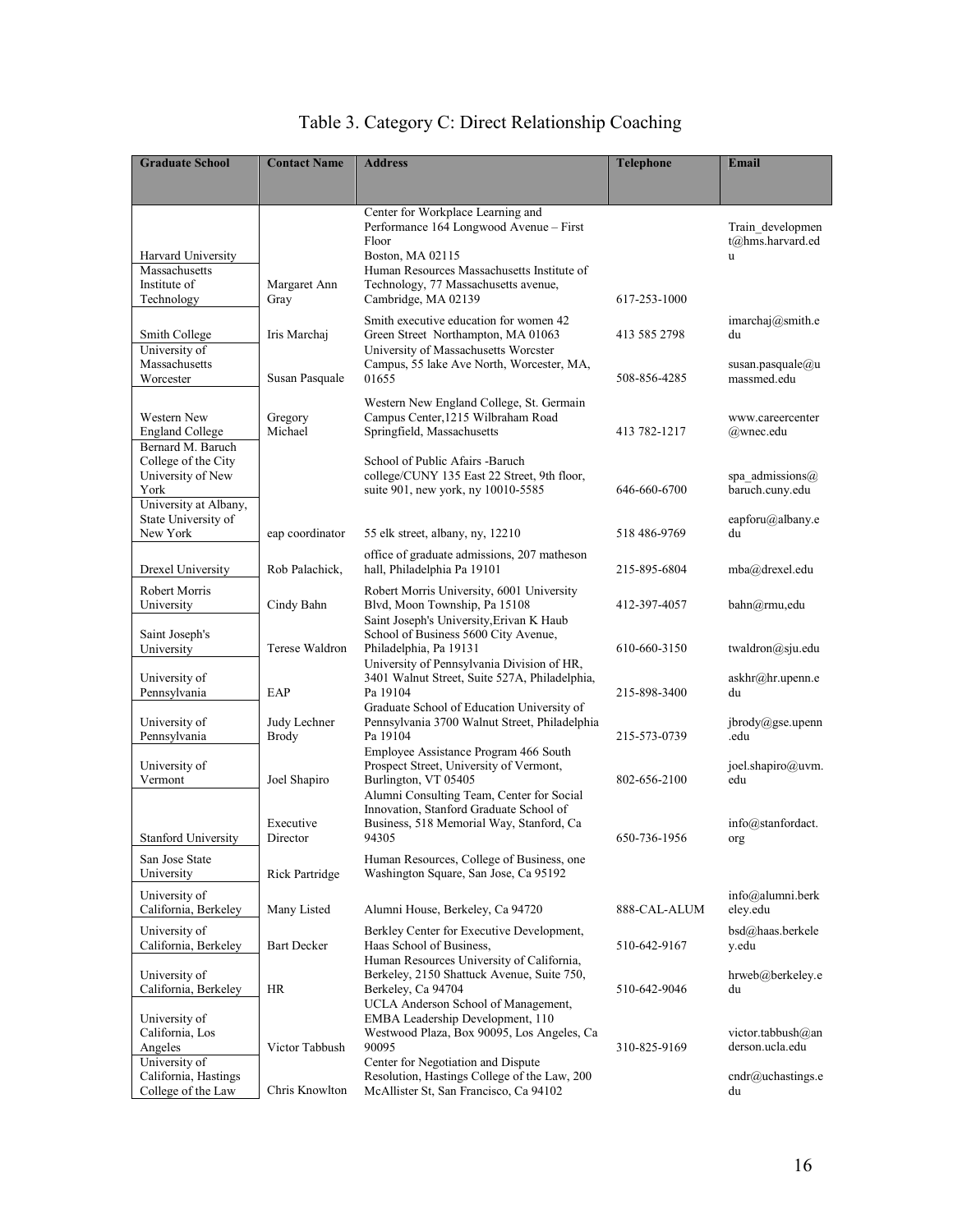| Alliant International<br>University-Los<br>Angeles<br>Alliant International |                                                                           | Center for Innovation and Change, 1000 South<br>Fremont Avenue, Unit 5, Alhambra, Ca 91803<br>Organizational Consulting Center, Alliant    | 626-284-2777       |                                                                         |
|-----------------------------------------------------------------------------|---------------------------------------------------------------------------|--------------------------------------------------------------------------------------------------------------------------------------------|--------------------|-------------------------------------------------------------------------|
| University-San<br>Diego                                                     |                                                                           | International University, 6160 Cornerstone<br>Court East, San Diego, CA 92121<br>Chapman University College, Leadership                    | 858-642-0283       | occ@alliant.edu                                                         |
| Chapman University<br>Keck Graduate                                         | Cheri Sherman                                                             | services program, 7545 Irvine Center Drive<br>Suite 140, Irvine Ca 92618<br>Associate Director of Donor Relations, Keck                    | 714-593-6339       | $lsp@$ chapman.edu                                                      |
| Institute of Applied<br>Life Sciences                                       | Noel<br>Brinkerhoff                                                       | Graduate Institute, 535 Watson Drive,<br>Clearmont, Ca 91711                                                                               | 909-607-0135       | nbrinker@kgi.edu                                                        |
| John Brown<br>University                                                    | <b>Tony Hawk</b><br>Director of<br><b>Business</b><br>Development         | The Soderquist Center for Leadership & Ethics<br>2000 W University St. Siloam Springs,<br>Arkansas 72761                                   | $(866) 752 - 7180$ | thawk@jbu.edu                                                           |
| University of<br>Arkansas                                                   | Theres W.<br>Steifer -<br>Director                                        | Center for Management and Executive<br>Education · Reynolds Center Building 143,<br>Fayetteville, AR 72701                                 | 479.575.3331       | N/A                                                                     |
| University of<br>Arkansas for Medical<br>Sciences                           | Rebecca White,<br>CEAP, LCSW<br>Program<br>Director                       | Arkansas Employee Assistance Program, 1123<br>South University Ave., Little Rock, AR 72204-<br>1609                                        | 501.686.2588       | N/A                                                                     |
| Iowa State University<br>of Science and<br>Technology                       | Cornelia Butler<br>Flora -<br>Director                                    | North Central Regional Center for Rural<br>Development, Iowa State University, 108<br>Curtiss Hall, Ames, IA 50011-1050                    | $(515) 294 - 1329$ | cflora@iastate.edu                                                      |
| University of<br>Northern Iowa                                              | Nick Bambach<br>- Director                                                | Human Resources Services • Commons 121 •<br>University of Northern Iowa, Cedar Falls,<br>Iowa 50614-0034                                   | $(319)$ 273-2423   | Nick.Bambach@u<br>ni.edu                                                |
|                                                                             |                                                                           |                                                                                                                                            |                    |                                                                         |
| <b>Bradley University</b>                                                   | Lisa<br>Stufflebeam,<br>Executive<br>Director                             | The Leadership Development Center, Bradley<br>University, Foster College of Business<br>Administration, 112 Baker Hall, Peoria IL<br>61625 | 888.409.4740       | lstuffle@bradley.e<br>du                                                |
| Illinois Institute of<br>Technology                                         | M. Ellen<br>Mitchell, Ph.D.<br>Director -<br>Institute of<br>Psychology   | Institute of Psychology, 3101 South Dearborn<br>Street, Suite 252, Chicago, Illinois 60616-3793                                            | $(312) 567 - 3500$ | psychology@iit.ed<br>u                                                  |
| Illinois State<br>University                                                | James R. Jones<br>- Director;<br>MBA, CPCU,<br>AIS, ARM,<br>AIC           | Katie School of Insurance & Financial<br>Services, Illinois State University, Campus<br>Box 5490, Normal, IL 61790-5490                    | 309.438.3021       | jrjone2@ilstu.edu                                                       |
| Loyola University<br>Chicago                                                | Alex Dehnert                                                              | Loyola University Chicago, Executive<br>Education Department, 820 N. Michigan<br>Avenue, Chicago, Illinois 60611                           | 312.915.6781       | Executiveconsulti<br>ng@luc.edu                                         |
| University of Illinois<br>at Urbana-<br>Champaign                           | Sara Thompson<br>- Acting<br>Director                                     | Illinois Leadership® Center, 290 Illini Union<br>Urbana, IL 61801                                                                          | 217.333.0604       | sethomps@uiuc.ed<br>u<br><sethomps@uiuc.<br>edu&gt;</sethomps@uiuc.<br> |
| University of Notre<br>Dame                                                 | Leo Burke,<br>Associate Dean<br>and Director of<br>Executive<br>Education | Executive Education, University of Notre<br>Dame, 126 Mendoza College of Business,<br>Notre Dame, Indiana 46556, USA                       | $(574) 631 - 7636$ | lburke1@nd.edu                                                          |
| Andrews University                                                          | N/A                                                                       | The Christian Leadership Center, Seminary<br>Hall, Andrews University, Berrien Springs,<br>Michigan 49104-1500                             | 269-471-8332       | clc@andrews.edu                                                         |
| Davenport University<br>- Grand Rapids,<br>Dearborn, Warren MI              | N/A                                                                       | Davenport University, 6191 Kraft Avenue<br>S.E., Grand Rapids, MI 49512                                                                    | 866-840-0005       | corporate.services<br>@davenport.edu                                    |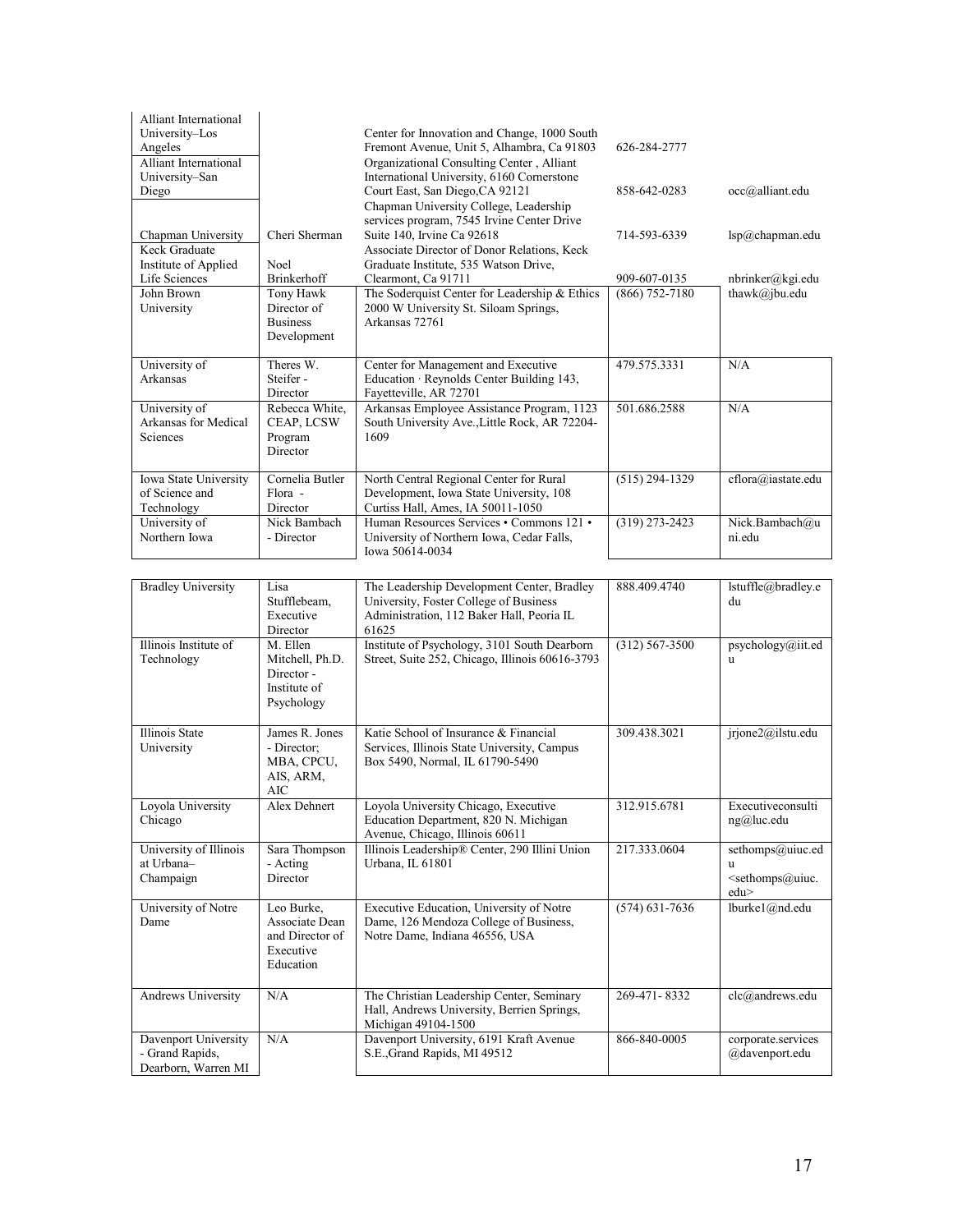| Michigan State<br>University                              | Deborah<br>DeZure                                                                    | Office Of Faculty and Organizational<br>Development, 308 Administration Bldg.<br>Michigan State University, East Lansing, MI<br>48824-1024                                             | $(517)$ 432-2033                               | facdevel@msu.ed<br>u               |
|-----------------------------------------------------------|--------------------------------------------------------------------------------------|----------------------------------------------------------------------------------------------------------------------------------------------------------------------------------------|------------------------------------------------|------------------------------------|
| Lawrence<br>Technological<br>University                   | Benjamin B.<br>Benson, Ph.D.<br>PDC Director                                         | Professional Development Center, Lawrence<br>Technological University, 21000 West Ten<br>Mile Road, Southfield, Michigan, 48075-1058                                                   | 248.204.4050                                   | sjgconsult@earthli<br>nk.net       |
| University of<br>Michigan                                 | N/A                                                                                  | Stephen M. Ross School of Business,<br>University of Michigan, 701 Tappan St., Ann<br>Arbor, MI 48109-1234                                                                             | 1 734.763.1000                                 | um.exec.ed@umic<br>h.edu           |
| Wayne State<br>University                                 | Terry Margolis,<br>Associate<br>Director.<br>Professional<br>Development<br>Division | Professional Development Division, Wayne<br>State University, School of Business<br>Administration, 5229 Cass, 240 Rands,<br>Detroit, MI 48202                                         | 313.577.4449                                   | t.k.margolis@way<br>ne.edu         |
| Missouri State<br>University                              | Marilyn M.<br>Martin,<br>Director                                                    | Management Development Institute, Missouri<br>State University, Springfield MO 65897                                                                                                   |                                                | MMartin@missou<br>ristate.edu      |
| Park University                                           | Kay Barnes                                                                           | Hauptmann School for Public Affairs, 911<br>Main, Suite 900 · Kansas City, MO 64105                                                                                                    | $(816)$ 421-1125                               | hspa@park.edu                      |
| University of<br>Missouri-Kansas<br>City                  | Karen<br>Campbell,<br>Program<br>Coordinator                                         | University of Missouri - Kansas City 115<br>Bloch School, 5110 Cherry Street, Kansas<br>City, MO 64110-2499                                                                            | 816-235-2205                                   | campbellka@umk<br>c.edu            |
| Washington<br>University in St.<br>Louis                  | <b>Rick Jouett</b>                                                                   | Washington University Campus Box 1089,<br>One Brookings Drive, St. Louis, MO 63130.                                                                                                    | 314-935-8047                                   | Rick_Jouett@aism<br>ail.wustl.edu. |
| University of<br>Wisconsin-Madison                        | David<br>Antonioni,<br>program<br>director                                           | The Pyle Center, Executive Education<br>Registrations, 702 Langdon St., Dept. 109,<br>Madison, WI 53706-1487                                                                           | 608-441-7305                                   | dantonioni@exed.<br>wisc.edu       |
| University of<br>Wisconsin-<br>Milwaukee                  | Sandee<br>L. Weller,<br>Program<br>Director                                          | 161 West Wisconsin Avenue, Suite 6000,<br>Milwaukee, WI 53203                                                                                                                          | 414-227-3219                                   | slw@uwm.edu                        |
| University of<br>Wisconsin-Stout                          | Susan<br>McClelland                                                                  | 140 Vocational Rehabilitation Building 221<br>10th Avenue Menomonie, WI 54751                                                                                                          | $(715)$ 232-2694                               | mcclellands@uwst<br>out.edu        |
| Rollins College                                           | Employee<br>Coaching<br>Service                                                      | Corporate University Rollins College, 1000<br>Holt Ave. Winter Park, FL 32789<br>National Leadership Institute, University of                                                          | 407-647-1252 or<br>800-494-4253                | execed@rollins.ed<br>u             |
| University of<br>Maryland University<br>College           | Executive<br>Coaching<br>Services                                                    | Maryland University College, 3501 University<br>Blvd. East, Suite 290, Adelphi, Maryland<br>20783                                                                                      | 301-985-7195 or<br>877-999-7195 (toll<br>free) | $nli@$ umuc.edu                    |
| Duke University                                           | Executive<br>Coaching<br>Services                                                    | Duke Continuing Studies, Duke University,<br>Durham, NC 27708                                                                                                                          | 919-684-3255                                   | dlta@duke.edu                      |
| Rutgers, The State<br>University of New<br>Jersey, Newark | Consulting and<br>Strategic<br>Planning:<br>Executive<br>Coaching                    | Rutgers Center for Managemant &<br>Entrepreneurship:CME                                                                                                                                | 856.225.6685                                   | colonelhenry.rutge<br>rs.edu.      |
| Kent State University                                     | Amy<br>Lundstrom<br>Lane<br>Mike Flaherty,<br>Project                                | Kent State Regional Corporate and<br><b>Community Services</b><br>Kent State University, Kent, Ohio 44242<br>Rural Independent Living Leadership<br>Mentoring Initiative (RILLMI), The | 330-672-5828                                   | alane@kent.edu                     |
| The University of<br>Montana-Missoula                     | Director/Organi<br>ational<br>Consultant                                             | University of<br>Montana Rural Institute, 52 Corbin Hall,<br>Missoula, MT 59812                                                                                                        | 406-243-4619 or<br>406-243-5467                | mcf@ruralinstitute<br>.umt.edu     |